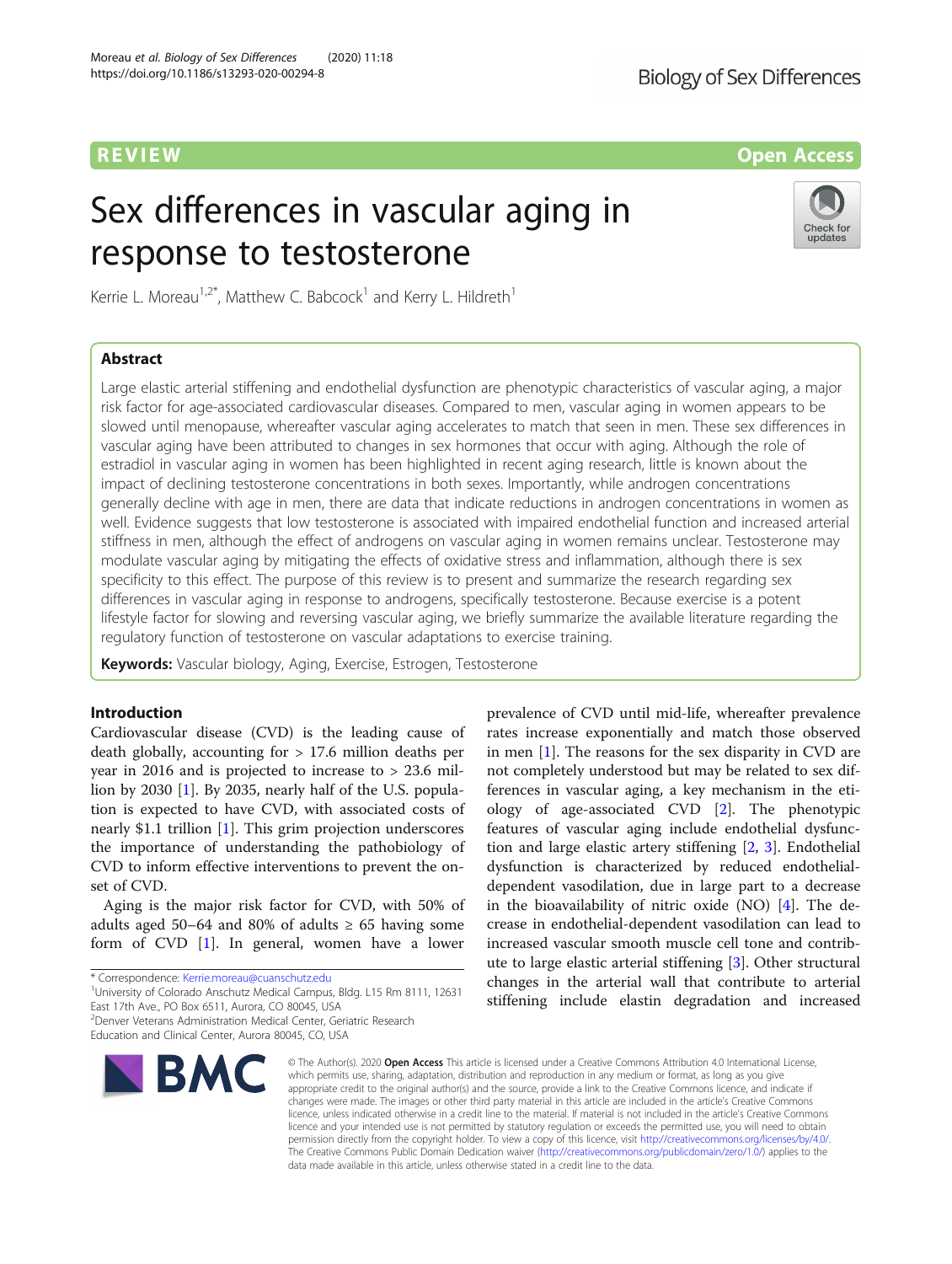collagen deposition, and crosslinking of elastin and collagen by advanced glycation end-products [[5\]](#page-9-0).

Sex differences in the rate of vascular aging have been attributed to differences in gonadal aging and changes in sex hormones in women and men. To date, most of the available literature regarding the modulatory influence of sex hormones on vascular aging has focused on the effects of menopause and declines in estradiol in women; there has been little discussion on the impact of testosterone. Some data suggest that declining testosterone levels in men contribute to accelerated vascular aging, although the effects in women remain equivocal. In this review, we will discuss sex differences in the modulatory influence of androgens, specifically testosterone, on vascular aging, and the potential influence of testosterone on vascular adaptations to regular exercise. It is outside the scope of the review to discuss other androgenic hormones (e.g., dehydroepiandrosterone [DHEA], androstenedione), conditions associated with androgen excess (e.g., polycystic ovary syndrome [PCOS]), or effects in transgender individuals.

## Quantification of testosterone

Considerable heterogeneity exists among quantification and reference standards of testosterone. Testosterone concentrations exhibit significant diurnal and day-to-day variation; measurement in the morning under fasted conditions on at least two separate occasions is therefore recommended  $[6]$  $[6]$ . Further variability in the reporting of testosterone concentrations is introduced through the use of different analytic methods. The measurement of total testosterone is commonly accomplished via direct assay (radioimmunoassay, enzyme-linked immunosorbent assay, or chemiluminescent immunoassay). Although these methods are technically simple, rapid, and relatively inexpensive, their accuracy is limited, especially in lower testosterone ranges (< 300 ng/dL), and testosterone concentrations are frequently overestimated [\[7](#page-9-0)]. Accurate measurements, especially in individuals with very low testosterone concentrations (as low as 2 ng/dL), require the use of liquid chromatography/tandem mass spectrometry (LC/MS-MS). While LC/MS-MS yields highly accurate results, it is relatively expensive and time-intensive [[7\]](#page-9-0).

Total testosterone includes both free and bound fractions. Because the majority of circulating testosterone is tightly bound to sex hormone-binding globulin (SHBG), measures of testosterone that quantify bioavailable hormone—the fraction that is either free or loosely bound to other proteins, mainly albumin—are frequently reported. Free testosterone, which accounts for 1–4% of total testosterone [\[8](#page-9-0)] can be measured using equilibrium dialysis or ultrafiltration; however, it is more commonly calculated from concentrations of total testosterone, SHBG, and albumin [\[9](#page-9-0)-[11\]](#page-9-0). Bioavailable testosterone, which includes free testosterone plus the fraction that is loosely bound to albumin, is also calculated from concentrations of total testosterone, SHBG, and albumin.

## Testosterone changes with aging Women

Understanding changes in androgens across the lifespan in women is challenging, due to both their complex physiology and the use of different assays between studies, some of which are unreliable in the normal female range. Reference ranges for testosterone in women have yet to be established; however, reported testosterone concentrations in small cohorts of young women tend to range from  $35-50$  ng/dL  $[12, 13]$  $[12, 13]$  $[12, 13]$  $[12, 13]$ . The sources of andro-

gens in women include the adrenals and ovaries, as well as substantial contributions from the conversion of pro-

hormones in peripheral tissues [[14\]](#page-10-0). Although there are wide variations in androgen levels in healthy women across the lifespan, all androgens and androgenic prohormones including testosterone, appear to decline with age  $[12]$ . In contrast to estradiol, most evidence to date suggests these declines are due to age rather than to menopause per se. For example, in a cross-sectional study of women aged 18–75, total testosterone and mean free testosterone levels among those age  $\geq 65$  were 55% and 49% lower, respectively, compared to women aged  $18-24$  [[12\]](#page-9-0). Interestingly, the steepest drop in testosterone levels occurred in the early reproductive years, with little to no further decrease in mid- and later life. Additionally, among women aged 45–54, there were no differences in testosterone levels between pre- and postmenopausal women [\[12\]](#page-9-0). These data are supported by a prospective longitudinal study of mid-life women followed annually for 7 years through the menopause transition [\[15](#page-10-0)]. Mean testosterone levels did not change over the study period and were unrelated to either age or menopause, perhaps due to the limited age range in the study  $(46-62 \text{ years})$  [[15](#page-10-0)]. Testosterone levels have been noted by others to be maintained after age 65 as well  $[16]$  $[16]$ .

Ovarian production of testosterone after menopause has been debated. Oophorectomized women have lower levels of total and free testosterone compared to nonoophorectomized women [[12\]](#page-9-0), with decreases in testosterone of approximately 50% following oophorectomy in postmenopausal women  $[17]$ . Others, however, suggest that the sole source of testosterone after menopause is via conversion of DHEA [[18](#page-10-0)].

## Men

It is well established that testosterone declines by approximately 1% per year in men after the third decade [[19\]](#page-10-0). Approximately 20% of men age  $\geq 60$  and 50% of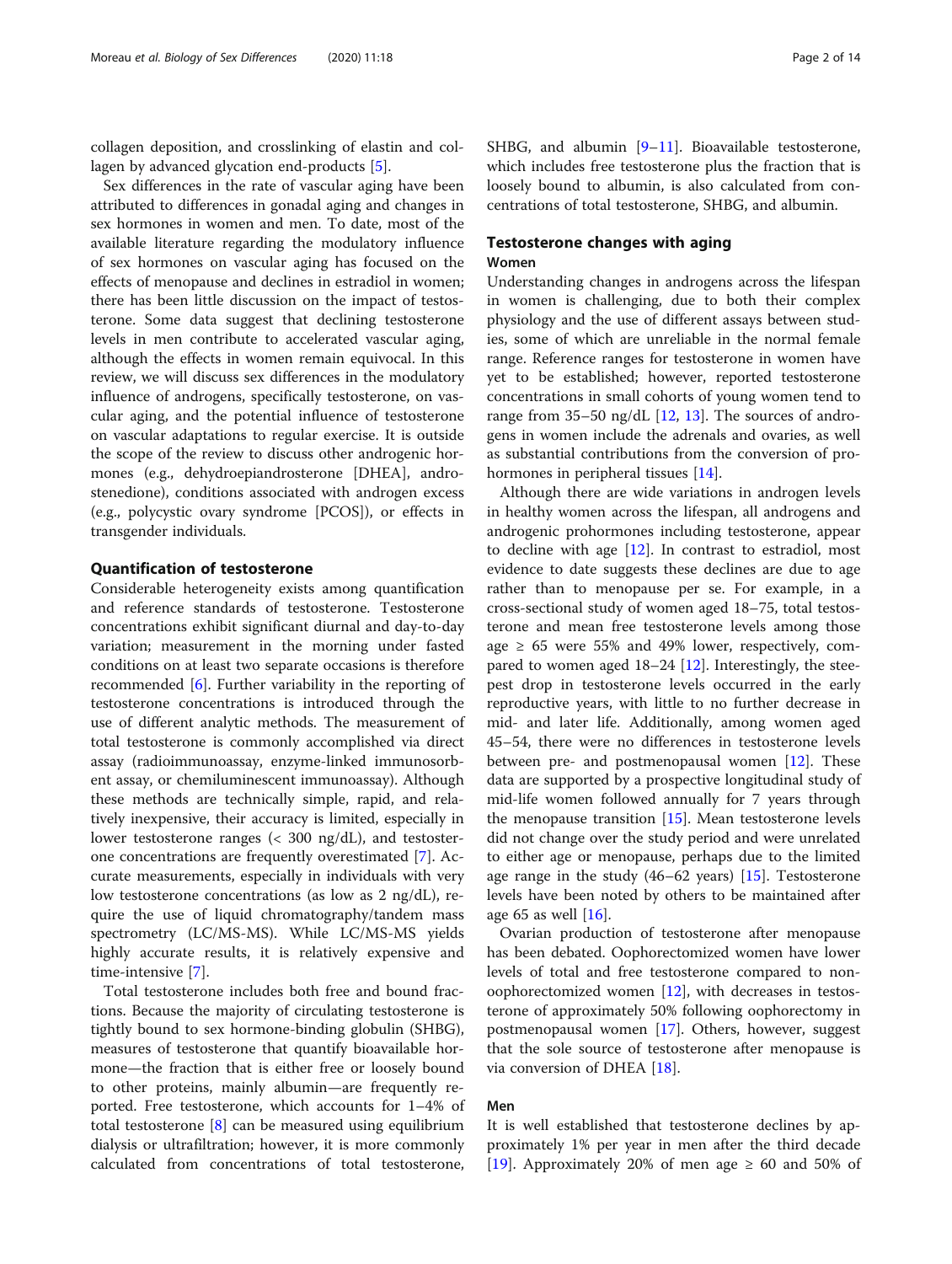men age  $\geq 80$  have serum testosterone levels below the normal range for young men [\[20\]](#page-10-0). Declines in bioavailable testosterone are even greater than declines in total testosterone, as measurements of total testosterone include the fraction that is tightly bound to SHBG, which increases with age  $[20]$  $[20]$  $[20]$ . Gradual declines in serum testosterone with aging are accompanied by modest increases in follicle-stimulating hormone (FSH) and luteinizing hormone (LH), which often remain within the normal range [[19\]](#page-10-0). While the occurrence of low testosterone without symptoms does not meet the definition of "androgen deficiency" set by the Endocrine Society  $[6]$  $[6]$ , total testosterone < 300 ng/dL has historically been used as a cutoff to define low testosterone. Recent studies using mass spectroscopy have established slightly higher reference ranges of 11 nmol/L (317 ng/ dL)  $[21]$  $[21]$  and 12 nmol/L (348 ng/dL)  $[22]$ . Free testosterone concentrations may provide additional insight, especially in men with conditions that affect SHBG (e.g., obesity, type 2 diabetes mellitus) and reference ranges of 64 pg/mL [[21\]](#page-10-0) and 70 pg/mL [[22\]](#page-10-0) have been established.

Age-related declines in testosterone in men reflect impairments in both testis function and hypothalamic regulation of gonadotropin secretion. The number of testosterone-producing Leydig cells is decreased in older men; in addition, the circadian variation in testosterone levels observed in younger men, with peak levels in the early morning, is attenuated in older men, suggesting impairment of the normal pulsatile gonadotropinreleasing hormone (GnRH) secretion [[19\]](#page-10-0). Age-related changes in dihydrotestosterone (DHT), the more potent metabolite of testosterone produced primarily via conversion of testosterone by 5-alpha-reductase in peripheral tissues, are less clear. Both decreases and increases in DHT have been reported [\[23](#page-10-0), [24](#page-10-0)]; all things considered, declines in DHT with age appear to be less pronounced than declines in testosterone [\[25](#page-10-0)]. Furthermore, the significance of circulating levels of DHT is questionable given the difficulty of measurement at the tissue level, where the vast majority of DHT production and action occurs.

## Testosterone and CVD

## Women

The observational data with regard to endogenous testosterone and CVD morbidity and mortality in women are mixed, with some showing positive  $[26-29]$  $[26-29]$  $[26-29]$  $[26-29]$ , negative  $[30, 31]$  $[30, 31]$  $[30, 31]$  $[30, 31]$  $[30, 31]$ , or no association  $[32-34]$  $[32-34]$  $[32-34]$  $[32-34]$ . Discrepancies in the literature may be related to differences in study designs (e.g., cohort vs nested case-control, varying follow-up periods), population (e.g., younger vs older women), androgen assays, and/or assessment of CVD (e.g., medical records, self-report). It is possible that an optimal range of testosterone may exist for cardiovascular risk. For example, in a prospective, population-based study of postmenopausal women aged 50–91 years, low total testosterone and high bioavailable testosterone were independently associated with increased risk of incident CVD events [\[35](#page-10-0)]. Women in the lowest quintile for total testosterone had a 62% increased risk of a first-ever CVD event compared to women at all other quintiles, independent of age, adiposity, lifestyle, and menopause status, suggesting a potential threshold level [[35\]](#page-10-0). Somewhat paradoxically, postmenopausal women with the lowest total testosterone levels were younger and had more favorable CVD risk factor profiles (e.g., lower body mass index and blood pressure), although they also had lower HDL cholesterol and higher triglyceride levels. However, the association between low total testosterone and increased CVD events was attenuated after eliminating events within the first 5 years of follow-up, suggesting that low total testosterone could be a marker of subclinical CVD. In this regard, postmenopausal women with lower testosterone levels were found to have greater carotid artery intimal-medial thickening, a biomarker of subclinical atherosclerosis [\[36](#page-10-0)]. In contrast to total testosterone, levels of bioavailable testosterone in the highest quintile were associated with an increase in incident CVD events. Levels of total and bioavailable testosterone were not concordant, and women with high bioavailable testosterone had less favorable CVD risk profiles (e.g., hypertension, diabetes, metabolic syndrome). Adjusting for these factors attenuated the association between bioavailable testosterone and CVD events; thus, it is not clear whether bioavailable testosterone is a marker or mediator of CVD risk in women.

It is possible that the ratio of testosterone to estradiol or a higher free androgen index (testosterone/SHBG; FAI) due to a decline in SHBG, rather than testosterone, may be important for postmenopausal CVD risk. In a 12-year follow-up study of postmenopausal women, a higher testosterone/estradiol ratio was associated with increased risk for CVD, CHD, and heart failure events, independent of age, hormone therapy, and traditional risk factors [[26\]](#page-10-0). Similarly, higher FAI and lower SHBG were associated with increased risk for CVD in postmenopausal women who were not using hormone therapy; however, this was not independent of body composition or CVD risk factors [\[27](#page-10-0)].

Whether exogenous testosterone therapy infers CVD risk or harm in women is unclear. There have been no randomized controlled trials examining the effects of testosterone treatment on CVD in women. Although CVD outcomes per se were not assessed, a small randomized controlled trial in elderly women with heart failure found that 6 months of testosterone treatment was safe and effective for improving functional capacity, insulin resistance, and muscle strength [\[37](#page-10-0)].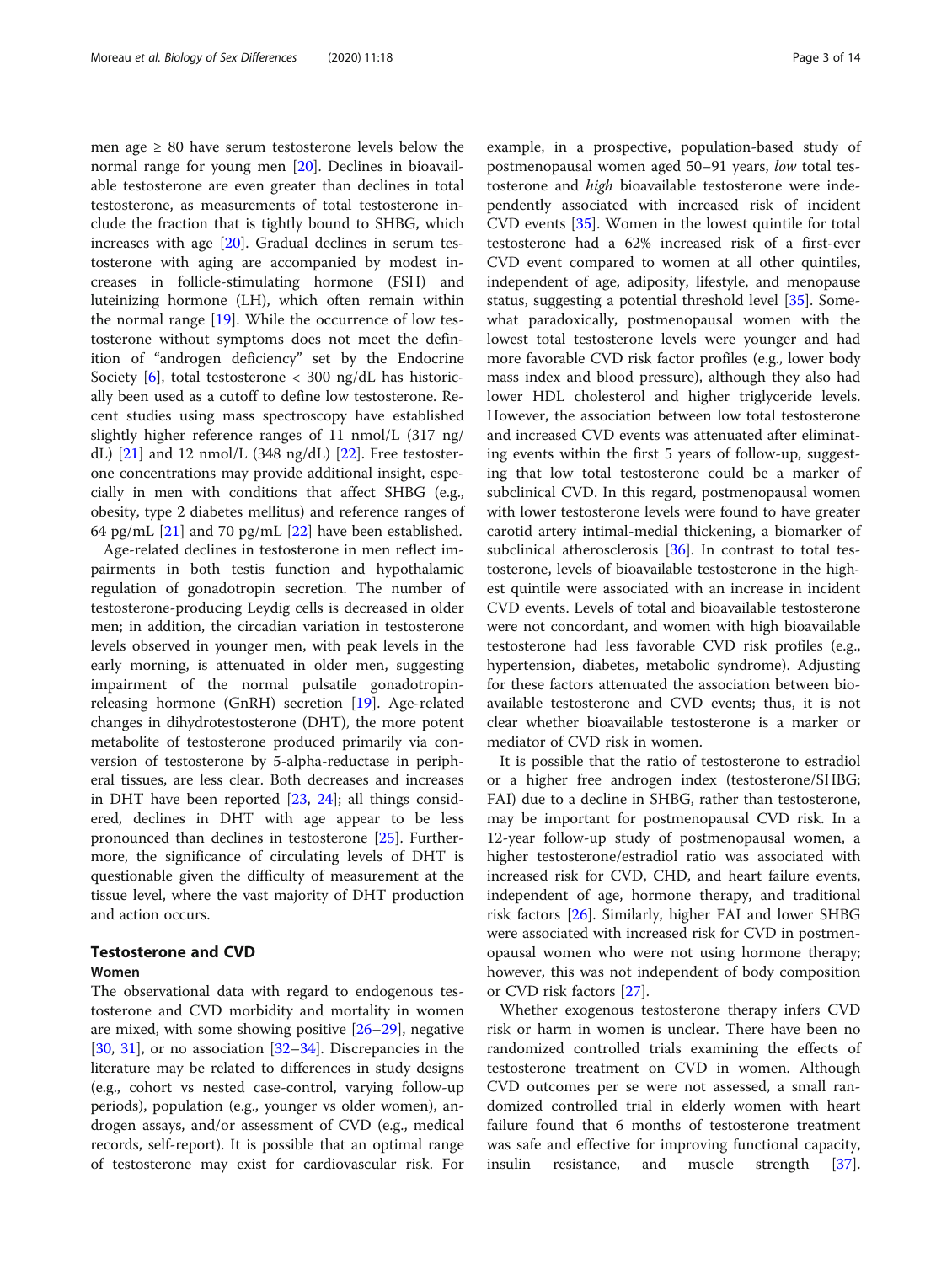Nonetheless, the only evidence-based indication for testosterone therapy for women is for the treatment of hypoactive sexual desire disorder (HSDD); there is insufficient evidence to support the use of testosterone for the treatment or prevention of any other symptom or clinical condition [[16](#page-10-0)].

## Men

In contrast to women, observational studies in men have consistently reported an association between low testosterone and increased CVD risk and mortality [[38](#page-10-0)–[46\]](#page-10-0). In a recent 18-year follow-up study of men aged 30 and older, higher mortality rates were observed in men who demonstrated the most pronounced age-related decline in total testosterone, independent of age, baseline testosterone level, and lifestyle factors [\[47](#page-10-0)]. However, studies suggesting possible cardiovascular harm in older men receiving testosterone therapy have cautioned the use of testosterone in older men [\[48](#page-10-0)–[51\]](#page-10-0). A randomized controlled trial conducted in frail older men with baseline testosterone levels between 100 and 350 ng/d was terminated early because of increased rates of CVD events in men randomized to testosterone than controls [\[50\]](#page-10-0). In a retrospective cohort study, male veterans with low testosterone ( $<$  300 ng/dL) who initiated testosterone therapy  $\sim$ 1.5 years following coronary angiography had greater mortality and cardiovascular events than those who were not taking testosterone [\[49\]](#page-10-0). Because these studies included men with pre-existing CVD, it is plausible that cardiovascular risk is diminished in healthy men. In this regard, we previously reported no increase in adverse cardiovascular events in healthy men with borderline low to normal testosterone treated with testosterone compared to placebo [[52](#page-10-0)]. Importantly, there have been no large, long-term, placebo-controlled randomized controlled trials of testosterone therapy on cardiovascular outcomes to provide any definitive conclusions about CVD risk with testosterone in men [\[40\]](#page-10-0).

## Testosterone effects on vascular aging Endothelial dysfunction

Endothelial dysfunction, characterized by reduced endothelial-dependent vasodilation, is a significant predictor of cardiovascular events [[53\]](#page-10-0). Because the vascular endothelium plays a key role in the maintenance of vascular health [[54](#page-10-0)], the loss of normal endothelial function is believed to be a critical step in the initiation and progression of atherosclerosis [\[2](#page-9-0)]. Endothelial function is commonly assessed using the non-invasive technique of brachial artery flow-mediated dilation (FMD), a measure of macrovascular endothelial function. Microvascular endothelial function can be assessed by digital pulse amplitude reactive hyperemia using peripheral arterial tonometry (i.e., Endopat) and pharmacologically by administering endothelial-dependent agents such as acetylcholine into the brachial artery and measuring the forearm blood flow response. Importantly, brachial artery FMD, digital peripheral arterial tonometry, and forearm blood flow to acetylcholine are predictors of future CVD events demonstrating their utility for assessing CVD risk and preclinical disease [[55,](#page-10-0) [56\]](#page-11-0).

Aging is associated with a progressive decline in both macro- and microvascular endothelial function even in apparently healthy adults; however, sex differences exist in the rate of this decline. Men demonstrate a gradual decline after the fourth decade, and women approximately a decade later, whereafter it declines much more rapidly, specifically in postmenopausal women [\[57](#page-11-0), [58](#page-11-0)]. This sex difference in the age-related impairment in endothelial function has been attributed to the decline in estrogens with menopause in women. Whether androgens contribute to the age-related endothelial dysfunction in women and men is not clear.

## Women

The aging process in women is unique because of the influence of both gonadal and chronological aging. The menopause transition (i.e., perimenopause) intersects with aging, typically beginning in the mid-to-late 40s, and lasting several years before the final menstrual period [\[59](#page-11-0)]. During this time, profound changes in sex hormones, CVD risk factors, and symptoms (i.e., hot flashes, sleep disturbances, depression) occur. There are two stages to the menopause transition: early perimenopause (menstrual cycle changes of  $\geq$  7 days) and late perimenopause ( $\geq 2$  months of amenorrhea). We demonstrated that although the onset of endothelial dysfunction appears to begin during early perimenopause in healthy women, the late perimenopausal transition seemed to be the most critical time period for adverse changes in the vasculature, consistent with previous ob-servations [[60](#page-11-0)–[62](#page-11-0)]. Endothelial function, measured via brachial artery FMD, was reduced in early perimenopausal compared to premenopausal women; however, the level of impairment in late perimenopausal  $({\sim} 34%)$ was twice that of the age-matched early perimenopausal women  $({\sim 17\%)}$  [[63\]](#page-11-0). These differences were independent of age and CVD risk factors. The reduction in FMD was strongly correlated with higher FSH and lower estradiol levels, but there was no correlation with testosterone. It is possible that the immunoassay measurement of testosterone used in our study lacked the sensitivity and precision to accurately measure testosterone (accuracy of 17 ng/dL), and a more sensitive and specific assay such as LC-MS/MS may show a relation between testosterone and FMD.

In this regard, in a recent study that used LC-MS/MS to measure sex hormones, Thurston et al. showed that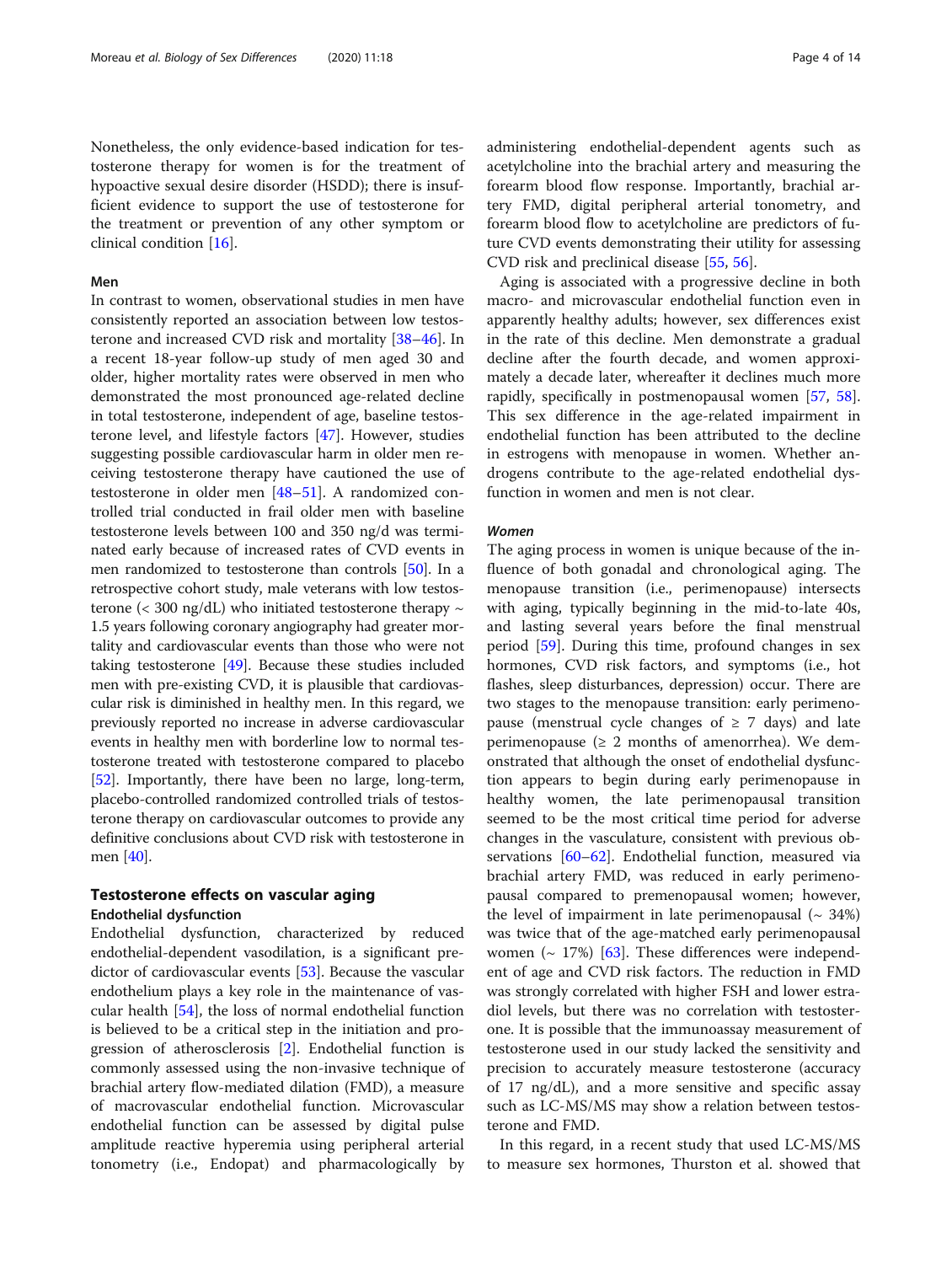high levels of free testosterone (and low SHBG) were associated with reduced brachial artery FMD in women aged 40–60 years  $[64]$  $[64]$ . These data are consistent with previous observations in postmenopausal women showing FAI was an independent predictor of changes in endothelial function, where a higher baseline FAI was associated with a greater reduction in FMD after 29 months of follow-up [[65](#page-11-0)]. However, in contrast, other studies have shown that low endogenous testosterone was associated with reduced endothelial function measured via FMD in healthy postmenopausal women [[66](#page-11-0)] and by plethysmography in oophorectomized early postmenopausal women taking hormone therapy [\[67](#page-11-0)].

Both age and menopause stage may modulate the association between testosterone and endothelial function. In the Multi-Ethnic Study of Atherosclerosis (MESA), higher testosterone levels (and low SHBG) were associated with worse FMD in postmenopausal women age < 65, but not in those age  $\geq$  65 [\[68\]](#page-11-0). Additionally, in the study by Thurston et al., the association between testosterone and FMD was modified by menopause stage, in that higher levels of total testosterone were associated with a more favorable FMD in perimenopausal women [[64\]](#page-11-0). However, the authors urged caution in the interpretation of these data due to the small number of perimenopausal women.

To our knowledge, there is only one study that has examined the effect of exogenous testosterone on endothelial function in healthy women. Worboys et al. demonstrated that 50 mg of parenteral testosterone increased brachial artery FMD and nitroglycerinemediated vasodilation, a measure of smooth muscle cell function, after 6 weeks in healthy postmenopausal women who were chronically using estradiol therapy for  $> 6$  months  $[69]$  $[69]$ .

#### Men

Unlike the available evidence that links endothelial dysfunction with gonadal aging and the menopause transition in women, it is unclear whether endothelial dysfunction occurs with age-associated declines in testosterone in men in the absence of disease. Crosssectional studies have shown that low serum testosterone is associated with both reduced [[70](#page-11-0)–[73](#page-11-0)] and higher [[74\]](#page-11-0) macro- and microvascular endothelial function in men of various ages. In those studies that have shown that low total and free testosterone were associated with impaired endothelial function, measured by FMD and by digital peripheral tonometry, in men over a broad age range, adjustments for age, body mass index, and CVD risk factors did not abolish the associations [[70](#page-11-0)–[72](#page-11-0)]. Similarly, brachial artery FMD and nitroglycerinemediated vasodilation were moderately reduced in middle-aged and older men with end-stage kidney disease who were classified as androgen-deficient (testosterone < 300 ng/dL) compared to those without androgen deficiency [[73\]](#page-11-0). Moreover, there were strong positive correlations between brachial artery FMD and nitroglycerine-mediated vasodilation with total and free testosterone concentrations in the patients classified as androgen-deficient [[73\]](#page-11-0).

In contrast, in middle-age and older men with lateonset hypogonadism, lower testosterone levels were correlated with higher brachial artery FMD, albeit the correlation was weak [\[74\]](#page-11-0). These data are consistent with studies conducted in men undergoing androgen deprivation treatment (ADT) by either surgical or chemical castration for prostate cancer. In middle-age/older men who had either surgical or chemical castration for at least 6 months, endothelial function measured by FMD was higher than age-matched healthy controls and controls who were in remission from a non-prostate malignancy [\[75](#page-11-0)]. Moreover, the levels of total and free testosterone were inversely correlated with brachial artery FMD [\[75](#page-11-0)]. Similarly, endothelial function improved in older men following 3 months of ADT [\[76](#page-11-0)]. However, these data are inconsistent with a case-control study that showed that brachial artery FMD was reduced in older men with prostate cancer treated with ADT compared to men without prostate cancer that were matched for age, physical activity, and comorbid CVD and body composition [[77\]](#page-11-0). Discrepancies in the literature could be explained by differences in participant characteristics (age, presence/absence of comorbidities), length of androgen deficiency, and/or in the methodological assessment of FMD, including occlusion placement (upper arm vs lower arm occlusion), and in the analysis of the peak FMD response post cuff deflation (i.e., pre-determined time point vs. continuous). Upper arm occlusion models are considered a less valid method for assessment of endothelial function because they are confounded by ischemia compared to models using lower arm occlusion [[78\]](#page-11-0). Moreover, using post-deflation pre-determined time points as the measure for peak FMD (e.g., 50–60 s) may underestimate the true FMD response leading to misleading conclusions regarding group differences [[79\]](#page-11-0).

Similar to the cross-sectional studies, the data are inconsistent with regard to the effects of exogenous testosterone and endothelial function in men. In a recent meta-analysis that examined the available literature on the effect of testosterone treatment on endothelial function measured by brachial artery FMD in hypogonadal men, there was overall no significant benefit or harm; however, there was high heterogeneity in the response to treatment [\[80](#page-11-0)]. In addition to methodological differences, it is plausible that the differential effects of testosterone on endothelial function could be related to the type of formulation and/or length of treatment, age,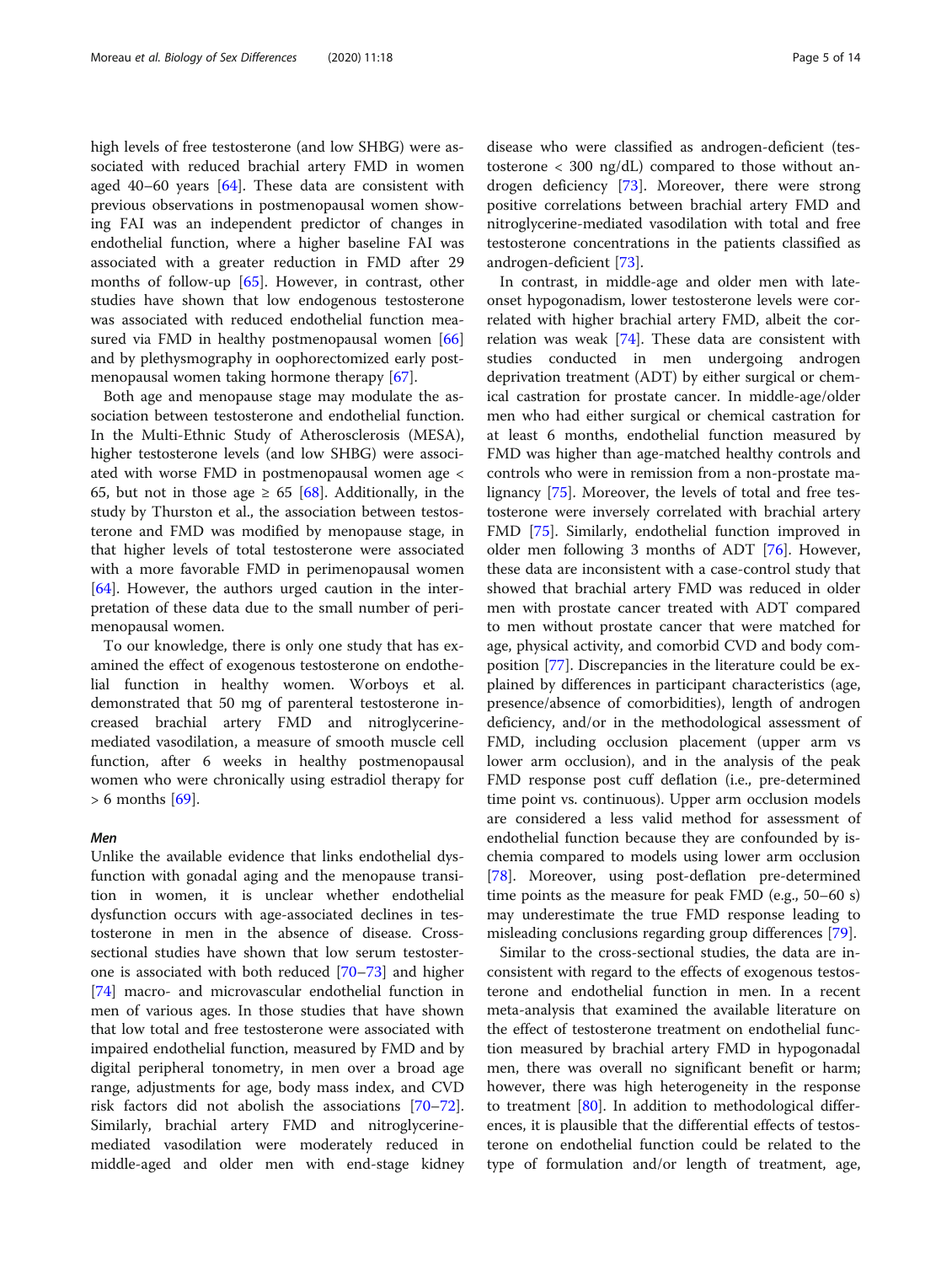and/or study population. For example, oral and transdermal testosterone formulations improved macro- and microvascular endothelial function [\[81](#page-11-0)–[86\]](#page-11-0), whereas those that administered testosterone intramuscularly showed impairments in endothelial function [[87](#page-11-0)–[89](#page-11-0)]. Additionally, the studies that showed improvements in endothelial function with testosterone treatment were conducted in middle-aged and older men [[81](#page-11-0)–[86](#page-11-0)], whereas those that reported impairments in endothelial function following testosterone treatment were conducted in younger hypogonadal men [[87](#page-11-0)–[89](#page-11-0)]. In the studies conducted in younger men, the causes of hypogonadism were likely related to Klinefelter syndrome, Leydig cell insufficiency, and or hypothalamic-pituitary insufficiency, and thus, these men may respond differently to testosterone treatment than middle-age and older men who have declines in testosterone secondary to aging.

## Large elastic arterial stiffening

Stiffening of the large elastic arteries is an independent risk factor for age-associated CVD in both women and men [[90,](#page-11-0) [91](#page-11-0)]. Large elastic arteries exert a powerful cushioning function as they buffer the rise in systolic pressure by storing a portion of the ejected stroke volume during systole and delivering nearly steady blood flow to perfuse tissues and organs. However, age- and/or disease-related arterial stiffening interferes with the ability of the arteries to dampen the intermittent flow and pressure generated by the left ventricle, leading to increases in systolic and pulse pressures, left ventricular hypertrophy, atherosclerotic disease, congestive heart failure, and greater pulsatile flow to the microvasculature of target organs, particularly those requiring high blood flow and low arteriolar resistance, such as the brain, kidney, and eye [\[91](#page-11-0), [92](#page-11-0)]. The gold standard for measuring large elastic arterial stiffness is aortic pulse wave velocity (PWV) which is an indicator of the speed of the pulse wave generated by left ventricular contraction through the aorta. More specifically, it is assessed by measuring the pulse transit time and the distance traveled by the pulse between the carotid and femoral arteries (cf-PWV), where higher values indicate greater stiffness. Arterial stiffness can also be measured directly using a combination of imaging of carotid artery diameter changes with systole and diastole and changes in central arterial pressure (i.e., pulse pressure).

Large elastic artery stiffness increases progressively in both women and men, but there are disparities in the literature on whether the rate of arterial stiffening with aging differs by sex. Cross-sectional studies reported that the progression in the age-related increase in cf-PWV appears to be similar between women and men [[93](#page-11-0)–[95](#page-11-0)]. In contrast, 9-year follow-up data from the Baltimore Longitudinal Study of Aging showed that although there was no overall sex difference in PWV when the full age spectrum was considered, sex differences emerged in the rate of increase in PWV with aging, with steeper increases in men compared to women after the age of 50 [[96\]](#page-11-0). In studies using measures that are sensitive to artery diameter, women have greater age-related rates of aortic and carotid artery stiffening compared to men, likely reflecting intrinsic differences in geometry [[95](#page-11-0), [97\]](#page-11-0). Although sex differences in the rate of age-related arterial stiffening may be methodology-dependent, the contributions of changes in gonadal hormones with menopause and andropause are unclear and warrant further study.

## Women

There is evidence to suggest that the menopause transition and changes in gonadal hormones contribute to increased large elastic arterial stiffness with aging in women. Several studies demonstrated that the increase in arterial stiffness was more rapid after menopause [[98](#page-11-0)–[100](#page-12-0)]. Our work showed that the reduction in carotid artery compliance (increased arterial stiffness) was more rapid during perimenopause, particularly the late perimenopausal transition. Despite being the same age, the difference in carotid artery compliance between late perimenopausal and premenopausal was much larger than the difference observed between early perimenopausal and premenopausal women [[101\]](#page-12-0). After adjusting for age, the effect of menopause stage was no longer significant, consistent with others that reported no difference in PWV across menopausal transition stages after adjusting for age, smoking, and systolic blood pressure [[102\]](#page-12-0). However, because age and menopausal stage are highly correlated, it is difficult to uncouple the tight association between these two factors. It is likely that both aging and changes in sex hormones with the menopause transition contribute to large artery stiffening.

In our cross-sectional study, we reported weak to moderate correlations between carotid artery compliance and the sex hormones FSH, estradiol, estrone, and progesterone, whereas the correlation with testosterone did not reach statistical significance ( $r = 0.18$ ,  $P = 0.08$ ) [[101\]](#page-12-0). These data are consistent with other observations showing no correlation between total testosterone and measures of arterial stiffness [[65](#page-11-0), [103](#page-12-0), [104](#page-12-0)]. In contrast to total testosterone, FAI has been shown to be associated with large elastic arterial stiffening. In postmenopausal women, FAI was an independent predictor of PWV [[65,](#page-11-0) [103,](#page-12-0) [104](#page-12-0)] and predicted the increase in PWV independent of age and blood pressure [\[65](#page-11-0)]. To our knowledge, whether testosterone treatment in postmenopausal women contributes to large elastic arterial stiffening has not been studied.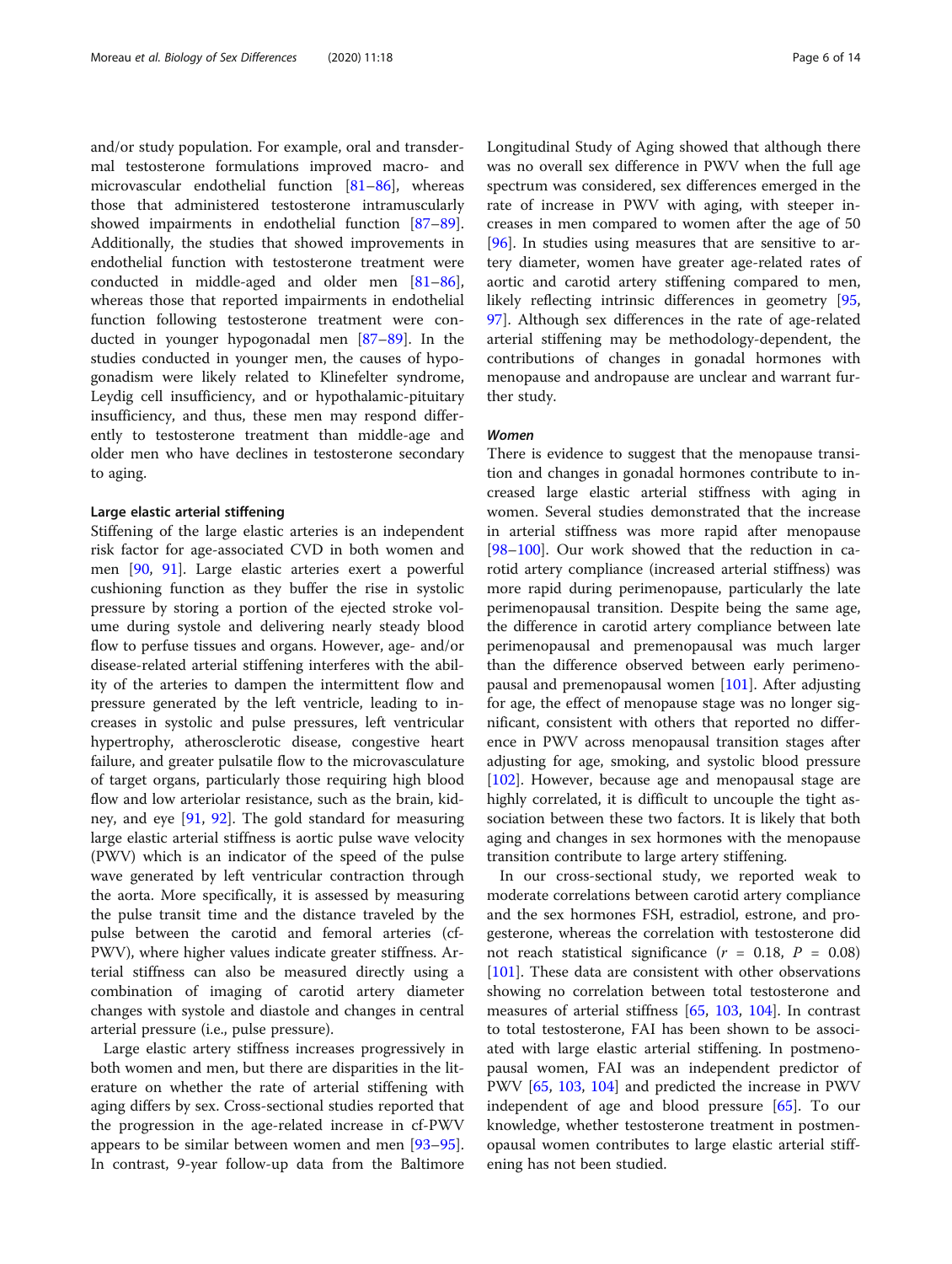#### Men

To date, most studies examining the association between testosterone and arterial stiffness have been conducted in specific populations, including hypogonadal men [[105](#page-12-0), [106](#page-12-0)], men with type 2 diabetes [[107](#page-12-0)], and male hemodialysis patients [\[108\]](#page-12-0). However, several studies in more general populations of men also support an association between lower levels of testosterone and increased arterial stiffness. Dockery et al. performed a secondary analysis in a mixed group of older men (healthy volunteers, men with untreated hypertension, and men with prostate cancer prior to ADT) and found an inverse relation between the free testosterone index (FTI) and PWV in both the overall study population and in the subgroup of men with no CVD or use of vasoactive medications [[109\]](#page-12-0). These data are consistent with other observations that reported a strong association between total testosterone and measures of arterial stiffness (i.e., PWV and augmentation index) in men without CVD [[72,](#page-11-0) [110](#page-12-0)]. Interestingly, this association was especially prominent among younger men (age  $< 60$ ) and among those with higher blood pressure (mean pressure  $\geq 102$  mmHg) [[110\]](#page-12-0). In a longitudinal study, testosterone was negatively correlated with carotid arterial stiffness and predicted the arterial stiffness index, even after adjusting for age, pulse pressure, body mass index, glucose, and total cholesterol [\[111](#page-12-0)].

Several intervention studies also support an association between testosterone and increased arterial stiffness. Studies in men with prostate cancer have consistently demonstrated increased arterial stiffness with the initiation of ADT that is reversed with the cessation of treatment [\[112](#page-12-0)–[114](#page-12-0)]. In general, testosterone intervention studies have shown decreased arterial stiffness. In a study conducted in older men with untreated hypogonadotropic hypogonadism who had higher PWV than age and weight-matched controls, PWV decreased by  $\sim$  7% at 48 h after initiating transdermal testosterone treatment and remained stable with continued treatment at 3 months [\[106](#page-12-0)]. Although the improvement in PWV was significant, testosterone treatment did not decrease arterial stiffness to that of controls [[106\]](#page-12-0). In obese men with severe sleep apnea, 18 weeks of intramuscular testosterone undecanoate treatment was also shown to decrease arterial stiffness measured by augmentation index compared to placebo [[115\]](#page-12-0). In men with coronary heart disease and low testosterone ( $\leq 12$  nmol/L [ $\sim 345$  ng/dL]), 8 weeks of oral testosterone undecanoate decreased augmentation index compared to placebo treatment [[116\]](#page-12-0). Finally, although we did not find an overall effect of testosterone on carotid artery stiffness different from placebo, in exploratory analyses of within-group changes, we found carotid arterial compliance (inverse of stiffness) was significantly increased after 12 months in healthy older men treated to usual-range, as opposed to lower-range testosterone [[85\]](#page-11-0).

## Potential biological mechanisms associated with testosterone effects on vascular aging

Our working hypothesis for the mechanisms by which testosterone deficiency contributes to vascular aging in women and men is displayed in Fig. [1.](#page-7-0) Key mechanisms that contribute to the vascular aging process in women and men include oxidative stress and inflammation. Oxidative stress represents the imbalance between the generation and destruction of reactive oxygen species within multiple cellular compartments including the plasma membrane (e.g., NADPH oxidase), cytoplasm (e.g., xanthine oxidase), mitochondria (e.g., electron transport chain and oxidative phosphorylation), and peroxisomes (e.g., lipid oxidation). Excessive reactive oxygen species generation and inflammatory mediators (e.g., tumor necrosis factor[TNF]-α, nuclear factor κ-B) impair endothelial function and increase large elastic arterial stiffness by suppressing NO production by impairing the function of endothelial nitric oxide synthase (eNOS), the enzyme that synthesizes NO from the substrate L-arginine, and by reacting with NO that is released, decreasing its overall bioavailability. Reactive oxygen species and inflammatory mediators also contribute to arterial stiffening by degrading elastin and increasing the deposition of collagen and calcium and by causing greater crosslinking of elastin and collagen by advanced glycation endproducts. Although there has been extensive research on the mechanisms by which estrogen deficiency associated with the menopause transition contributes to vascular aging in women, mechanistic insight on the modulatory influence of testosterone on vascular aging in women and men is lacking.

Testosterone has direct actions on the vascular wall via androgen receptors or by metabolism to DHT and indirect effects via aromatization to estradiol and its metabolites. Similar to estradiol, testosterone induces rapid vasodilation through both non-genomic endotheliumdependent and independent (i.e., direct effects on arterial smooth muscle cells) effects. The endotheliumdependent effects of testosterone are due to increased NO production via androgen receptor-mediated activation of eNOS and to the release of factors from the endothelium that cause hyperpolarization and relaxation of vascular smooth muscle cells [\[117](#page-12-0)–[119\]](#page-12-0). The endothelium-independent effects include the modulation of calcium influx and activation of potassium channels in smooth muscle cells [[83](#page-11-0), [84](#page-11-0), [120](#page-12-0)].

Whether testosterone influences the vascular aging process by modulating oxidative stress and inflammation is unknown. In males, most of the available evidence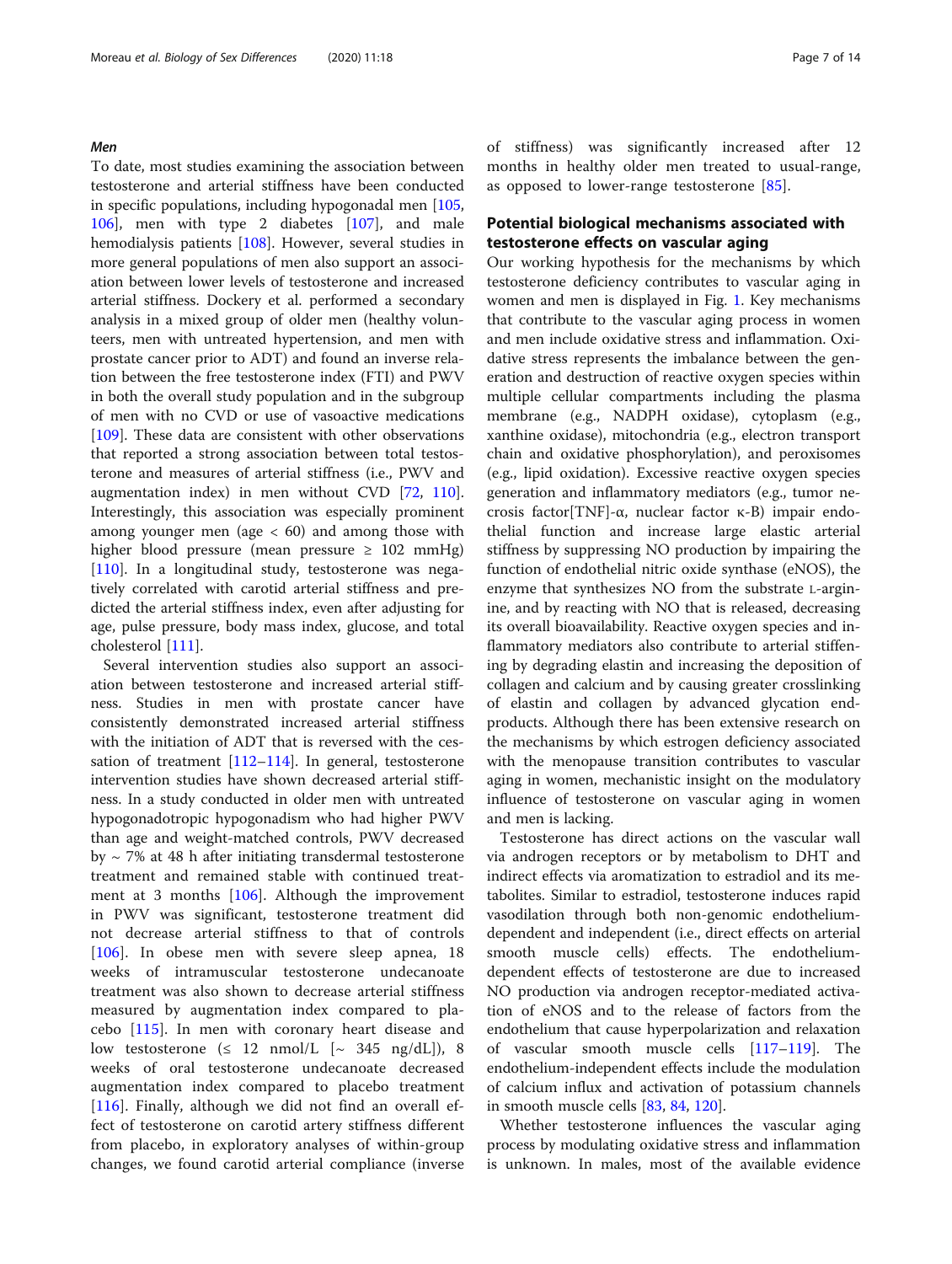<span id="page-7-0"></span>

suggests that androgen deficiency is associated with elevated oxidative stress and inflammation and that testosterone has both antioxidant and anti-inflammatory properties. Male rats treated with testosterone showed a two-fold increase in the activity of the antioxidants catalase and superoxide dismutase [[121\]](#page-12-0), and orchiectomized male rats had a reduced antioxidant defense system and elevated lipid peroxidation and nitrotyrosine (oxidatively modified amino acid) in the left ventricle that was associated with reduced left ventricular contractility; testosterone treatment ameliorated the pro-oxidant state and increased contractility [[122,](#page-12-0) [123](#page-12-0)].

In studies conducted in humans, testosterone concentrations were inversely correlated with oxidized lowdensity lipoprotein and pro-inflammatory cytokines in older men [\[124,](#page-12-0) [125](#page-12-0)]. Testosterone supplementation decreased TNF-α and increased the anti-inflammatory cytokine interleukin-10 in hypogonadal older men [[125](#page-12-0)]; however, inflammatory markers (C-reactive protein, interleukin-6) did not change following 1 year of testosterone treatment in obese older men with comorbid conditions who had low testosterone [\[126\]](#page-12-0). In young men, TNF-α and interleukin-6 concentrations increased the following gonadal hormone suppression with GnRH agonist and an aromatase inhibitor [\[127\]](#page-12-0). With the exception of IL-6 concentrations, these increases were nearly abrogated with testosterone add-back therapy [[127](#page-12-0)].

In contrast, evidence in females suggests that testosterone could be associated with increased oxidative stress

and inflammation. Aortic endothelium-dependent vasodilation was increased in ovariectomized (OVX) spontaneously hypertensive rats treated with conjugated equine estrogen (CEE) compared to OVX rats, but was abolished in OVX rats treated with CEE plus testosterone due to increased superoxide production through ac-tivation of NADPH-oxidase subunit p47<sup>phox</sup> [[128\]](#page-12-0).

In human studies, higher testosterone concentrations and FAI were associated with elevated levels of Creactive protein in mid-life, early, and late postmenopausal women [[129](#page-12-0)–[132](#page-12-0)]. Others have reported no association in women aged  $18-77$  [ $133$ ], and an inverse correlation between total testosterone and C-reactive protein in mid-life women and postmenopausal women on chronic hormone therapy [\[130](#page-12-0), [134\]](#page-12-0). Whether testosterone administration in women alters the oxidative stress and inflammatory environment is unknown.

## Testosterone regulation of vascular adaptations to exercise

Although exercise is a powerful anti-aging strategy for vascular health, evidence suggests sex specificity in vascular adaptations to exercise training in older adults, particularly endothelial function. Endurance exercise has been shown to improve endothelial function in older men [[135](#page-12-0)–[137](#page-12-0)], but not older women [\[135](#page-12-0), [138](#page-12-0)–[140](#page-12-0)]. We recently demonstrated improvements in endothelial function with endurance exercise training in postmenopausal women treated with estradiol, but not in those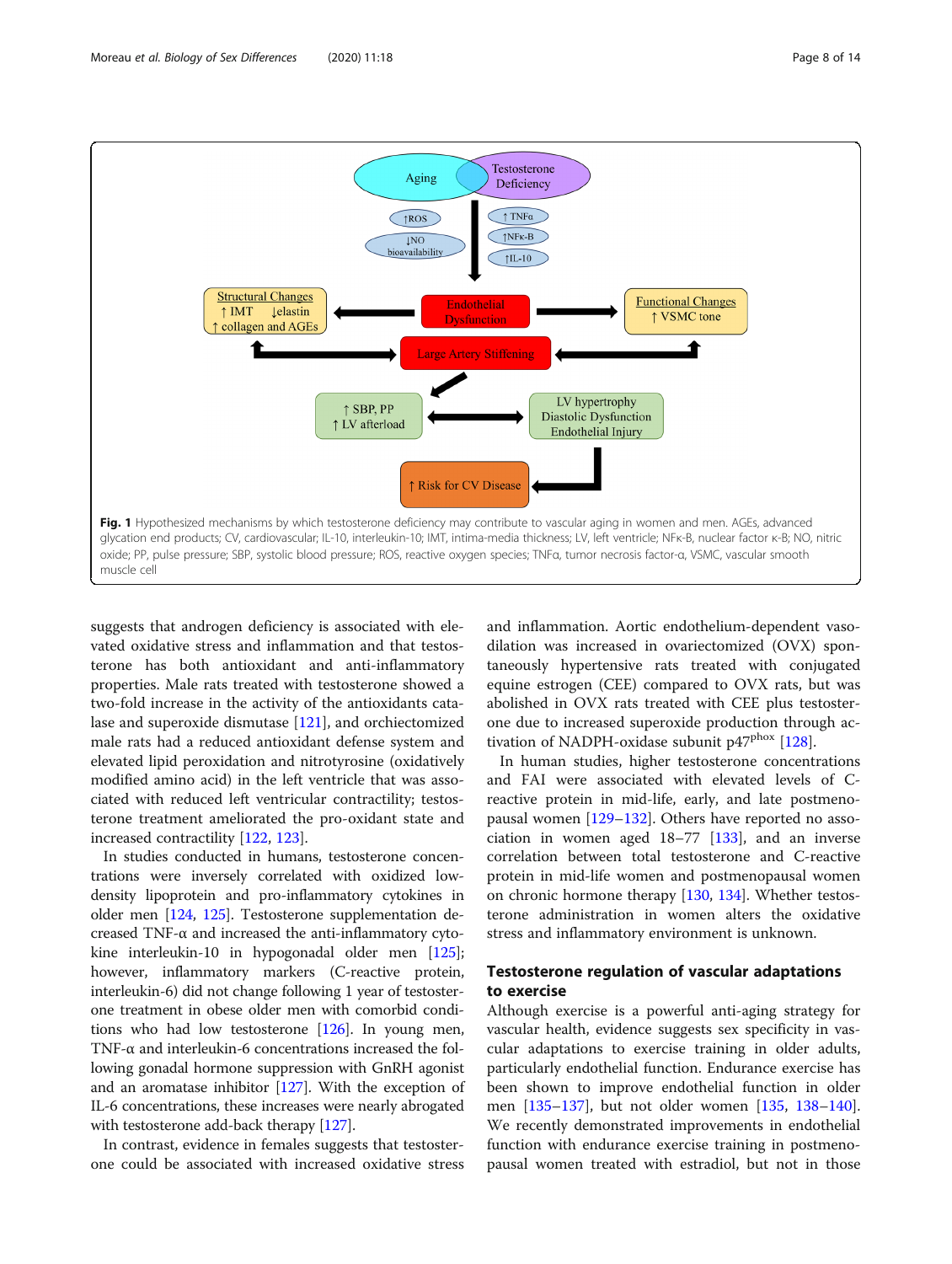<span id="page-8-0"></span>treated with placebo, suggesting estradiol may have a key role in vascular adaptations to exercise in women [[139\]](#page-12-0).

The importance of testosterone to vascular adaptations to exercise in older men is not clear, but there is some evidence to suggest that it may be important. In men undergoing ADT for prostate cancer, 12 weeks of thriceweekly endurance and resistance training improved endothelial function compared to controls, although differences were not maintained at 24 weeks [[141\]](#page-12-0). A pilot study of diet plus exercise with or without testosterone supplementation in severely obese, hypogonadal men reported a significant improvement in endothelial function in the group receiving testosterone compared to diet plus exercise alone after 54 weeks [[142](#page-12-0)]. These improvements were not maintained during a 24-week period of diet plus exercise alone. Finally, we demonstrated improvement in endothelial function with 12 months of progressive resistance training in healthy older men with borderline or low testosterone levels randomized to testosterone supplementation targeting either a lower range or usual range, but not those receiving placebo [\[85](#page-11-0)]. Mechanisms underlying this apparent synergy between testosterone and exercise in men may include common intracellular signaling pathways that promote NO release or modulation of gene expression in endothelial cells. It is also possible that androgens enhance vascular

adaptations to exercise via conversion to estrogens, which then counteract oxidative and inflammatory damage.

Even less is known about how androgens influence vascular adaptations to exercise in women. To our knowledge, the only available evidence is from studies conducted in women with PCOS. Both macro- and microvascular endothelial functions have been shown to improve with moderate-intensity exercise training in this population, independent of changes in testosterone levels [[143,](#page-13-0) [144](#page-13-0)]. In contrast, in a study of overweight or obese women with PCOS who were randomized to 20 weeks of diet, diet plus aerobic exercise, or diet plus combined aerobic and resistance exercise, endothelial function improved in all groups and was correlated with reductions in testosterone and FAI [[145\]](#page-13-0). Importantly, this secondary analysis was underpowered to detect differences between groups and also used circulating markers of endothelial function (asymmetric dimethylarginine, plasminogen activator inhibitor-1, intra-cellular adhesion molecule-1, and vascular cell adhesion molecule-1), as opposed to measuring macro- or microvascular endothelial function. We are not aware of any studies that have examined the effects of androgens on the vascular response to exercise in healthy women or women with low testosterone.

Table 1 Effects of endogenous low testosterone and testosterone supplementation on vascular aging and cardiovascular disease risk

| Women                              | Endogenous low total testosterone |                   | Testosterone supplementation |                   |
|------------------------------------|-----------------------------------|-------------------|------------------------------|-------------------|
|                                    | Perimenopausal                    | Postmenopausal    | Perimenopausal               | Postmenopausal    |
| Cardiovascular disease risk        |                                   |                   |                              |                   |
| Endothelial function               |                                   |                   |                              |                   |
| Brachial artery FMD                |                                   |                   |                              |                   |
| Digital peripheral artery tonomety |                                   |                   |                              |                   |
| Arterial stiffness                 |                                   |                   |                              |                   |
| Pulse wave velocity                | $\leftrightarrow$                 | $\leftrightarrow$ |                              |                   |
| Augmentation index                 | $\leftrightarrow$                 | $\leftrightarrow$ |                              |                   |
| Arterial compliance                | $\leftrightarrow$                 | $\leftrightarrow$ |                              |                   |
| Men                                | Endogenous low total testosterone |                   | Testosterone supplementation |                   |
|                                    | Middle age                        | Older             | Middle age                   | Older             |
| Cardiovascular disease risk        |                                   |                   |                              | ↑↔                |
| Endothelial function               |                                   |                   |                              |                   |
| Brachial artery FMD                | $\downarrow \uparrow$             | ↓↑                | $\leftrightarrow$            | ↔↑                |
| Digital peripheral artery tonomety | T,                                | ↓↑                | $\leftrightarrow$            | $\leftrightarrow$ |
| Arterial stiffness                 |                                   |                   |                              |                   |
| Pulse wave velocity                |                                   |                   |                              |                   |
| Augmentation index                 |                                   |                   |                              |                   |
| Arterial compliance                |                                   |                   |                              |                   |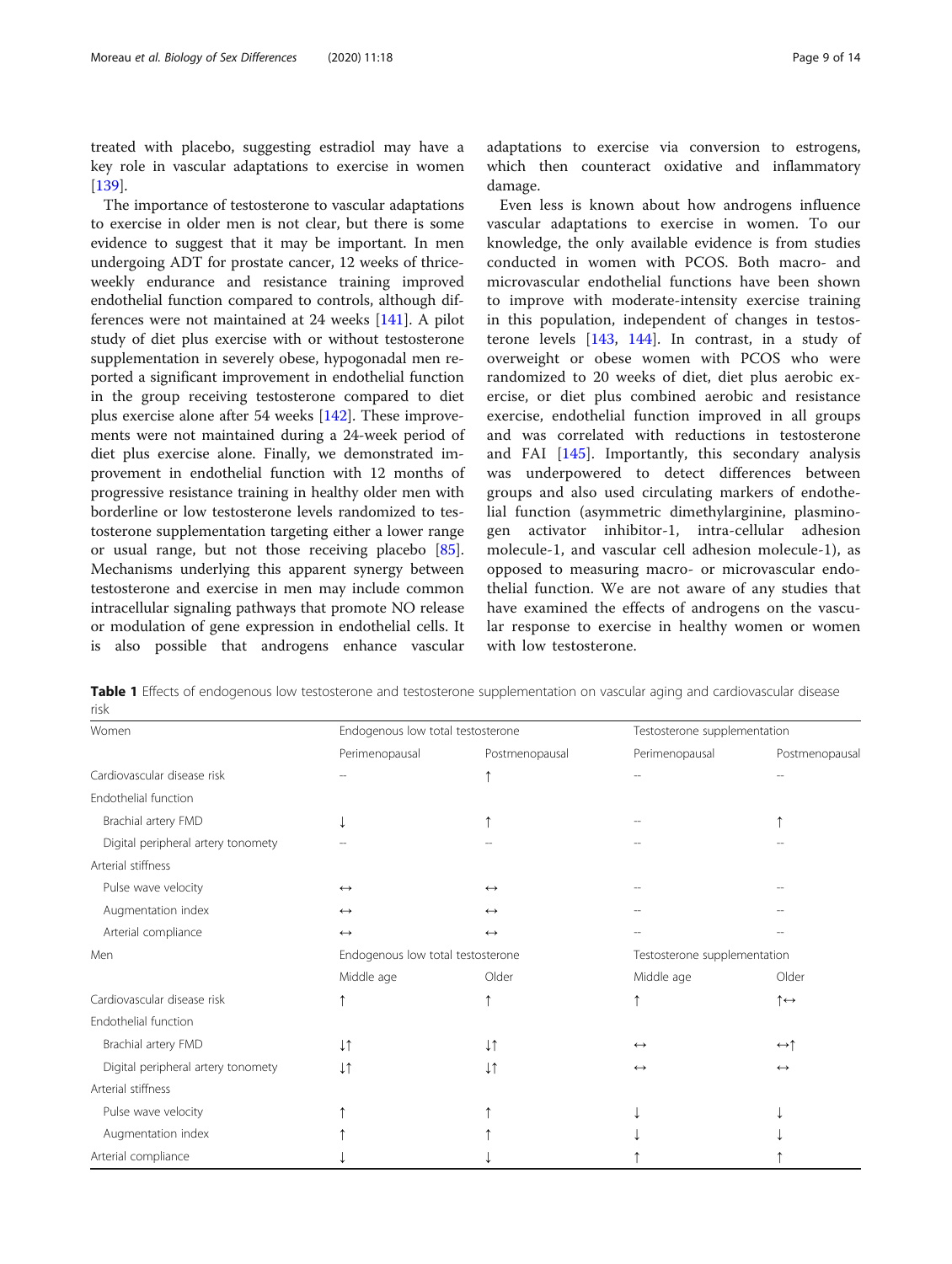## <span id="page-9-0"></span>Summary

Vascular aging, featuring large elastic arterial stiffening and endothelial dysfunction, is thought to provide the milieu in which vascular diseases can flourish by combining with other pathophysiological CVD risk factors, creating a potentially lethal age-disease interaction. As such, elucidating mechanisms contributing to increased risk are needed for further development of strategies that attenuate or prevent the age-related changes in vascular function. Sex differences in vascular aging have been attributed to sex differences in gonadal aging and sex hormones. Although most of the literature on sex differences in vascular aging has focused on the effects of estrogen deficiency associated with menopause, little attention has been paid to the modulatory influence that declines in testosterone may contribute to vascular aging in women and men. Overall, available data support an association between lower levels of testosterone and endothelial function and increased arterial stiffness in men (Table [1\)](#page-8-0). However, any effect of testosterone on vascular aging may be dependent on multiple factors including age, disease status, degree of testosterone deficiency, and form of testosterone supplementation, as well as effects from changes in other vasoactive hormones, such as estrogens. In contrast, the available data investigating the association of testosterone and vascular aging in women are more variable (Table [1](#page-8-0)). Moreover, the safety of long-term testosterone therapy on cardiovascular health has not been established. Thus, other strategies such as regular exercise are promoted as antiaging interventions to target vascular aging in older adults. However, declines in gonadal function may also diminish beneficial endothelial adaptations to exercise training. The very limited data on the role of androgens in vascular adaptations to exercise suggest that testosterone may enhance improvements in endothelial function with exercise training in men with low levels of testosterone. Additional research is needed to further explore the effects of androgens on vascular adaptations to exercise in both men and women, as well as to explore underlying mechanisms for potential androgenic effects. Collectively, an improved understanding of the impact of declines in sex hormones, including androgens, on the aging vasculature at the cellular and systemic levels is needed to inform future sex-specific therapies for the prevention of CVD.

-- no data available, ↑ elevated, ↓ reduced, ↔ no effect

#### Abbreviations

chromatography-tandem mass spectrometry; LH: Luteinizing hormone; MESA: Multi-Ethnic Study of Atherosclerosis; NO: Nitric oxide; OVX: Ovariectomized; PCOS: Polycystic ovary syndrome; PWV: Pulse wave velocity; SHBG: Sex hormone-binding globulin; TNFα: Tumor necrosis factoralpha

#### Acknowledgements

Not applicable.

#### Authors' contributions

KLM, MCB, and KLH helped to draft the manuscript. All authors read and approved the final manuscript.

#### Funding

This work was supported by the National Institutes of Health awards AG049762, T32 AG000279, and Eastern Colorado VA GRECC.

#### Availability of data and materials

Data sharing is not applicable to this article as no datasets were generated or analyzed during the current study.

### Ethics approval and consent to participate

Not applicable

#### Consent for publication

Not applicable

#### Competing interests

The authors declare that they have no competing interests.

## Received: 30 December 2019 Accepted: 1 April 2020 Published online: 15 April 2020

#### References

- 1. Benjamin EJ, Muntner P, Alonso A, Bittencourt MS, Callaway CW, Carson AP, et al. Heart disease and stroke statistics—2019 Update: a report from the American Heart Association. Circulation. 2019;139;(10):e56–e528. .
- 2. Lakatta EG, Levy D. Arterial and cardiac aging: major shareholders in cardiovascular disease enterprises: Part I: aging arteries: a "set up" for vascular disease. Circulation. 2003;107(1):139–46.
- 3. Donato AJ, Machin DR, Lesniewski LA. Mechanisms of dysfunction in the aging vasculature and role in age-related disease. Circ Res. 2018;123(7):825– 48. .
- 4. Green DJ, Dawson EA, Groenewoud HM, Jones H, Thijssen DH. Is flowmediated dilation nitric oxide mediated?: a meta-analysis. Hypertension. 2014;63(2):376–82. .
- 5. Zieman SJ, Melenovsky V, Kass DA. Mechanisms, pathophysiology, and therapy of arterial stiffness. Arteriosclerosis, Thrombosis, and Vascular Biology. 2005;25:932–43. .
- 6. Bhasin S, Brito JP, Cunningham GR, Hayes FJ, Hodis HN, Matsumoto AM, et al. Testosterone therapy in men with hypogonadism: an Endocrine Society Clinical Practice Guideline. J Clin Endocrinol Metab. 2018;103(5): 1715–44.
- 7. Rosner W, Auchus RJ, Azziz R, Sluss PM, Raff H. Position statement: utility, limitations, and pitfalls in measuring testosterone: an Endocrine Society position statement. J Clin Endocrinol Metab. 2007;92(2):405–13.
- 8. Goldman AL, Bhasin S, Wu FCW, Krishna M, Matsumoto AM, Jasuja R. A reappraisal of testosterone's binding in circulation: physiological and clinical implications. Endocr Rev. 2017;38(4):302–24.
- 9. Sartorius G, Ly LP, Sikaris K, McLachlan R, Handelsman DJ. Predictive accuracy and sources of variability in calculated free testosterone estimates. Ann Clin Biochem. 2009;46(Pt 2):137–43.
- 10. Vermeulen A, Verdonck L, Kaufman JM. A critical evaluation of simple methods for the estimation of free testosterone in serum. J Clin Endocrinol Metab. 1999;84(10):3666–72.
- 11. Zakharov MN, Bhasin S, Travison TG, Xue R, Ulloor J, Vasan RS, et al. A multistep, dynamic allosteric model of testosterone's binding to sex hormone binding globulin. Mol Cell Endocrinol. 2015;399:190–200.
- 12. Davison SL, Bell R, Donath S, Montalto JG, Davis SR. Androgen levels in adult females: changes with age, menopause, and oophorectomy. J Clin Endocrinol Metab. 2005;90(7):3847–53.

ADT: Androgen deprivation therapy; CEE: Conjugated equine estrogen; cf-PWV: Carotid-femoral pulse wave velocity; CHD: Coronary heart disease; CVD: Cardiovascular disease; DHEA: Dehydroepiandrosterone; DHT: Dihydrotesterone; eNOS: Endothelial nitric oxide synthase; FAI: Free Androgen Index; FMD: Flow-mediated dilation; FSH: Follicle-stimulating hormone; FTI: Free Testosterone Index; GnRH: Gonadotropin-releasing hormone; HSDD: Hypoactive sexual desire disorder; LC-MS/MS: Liquid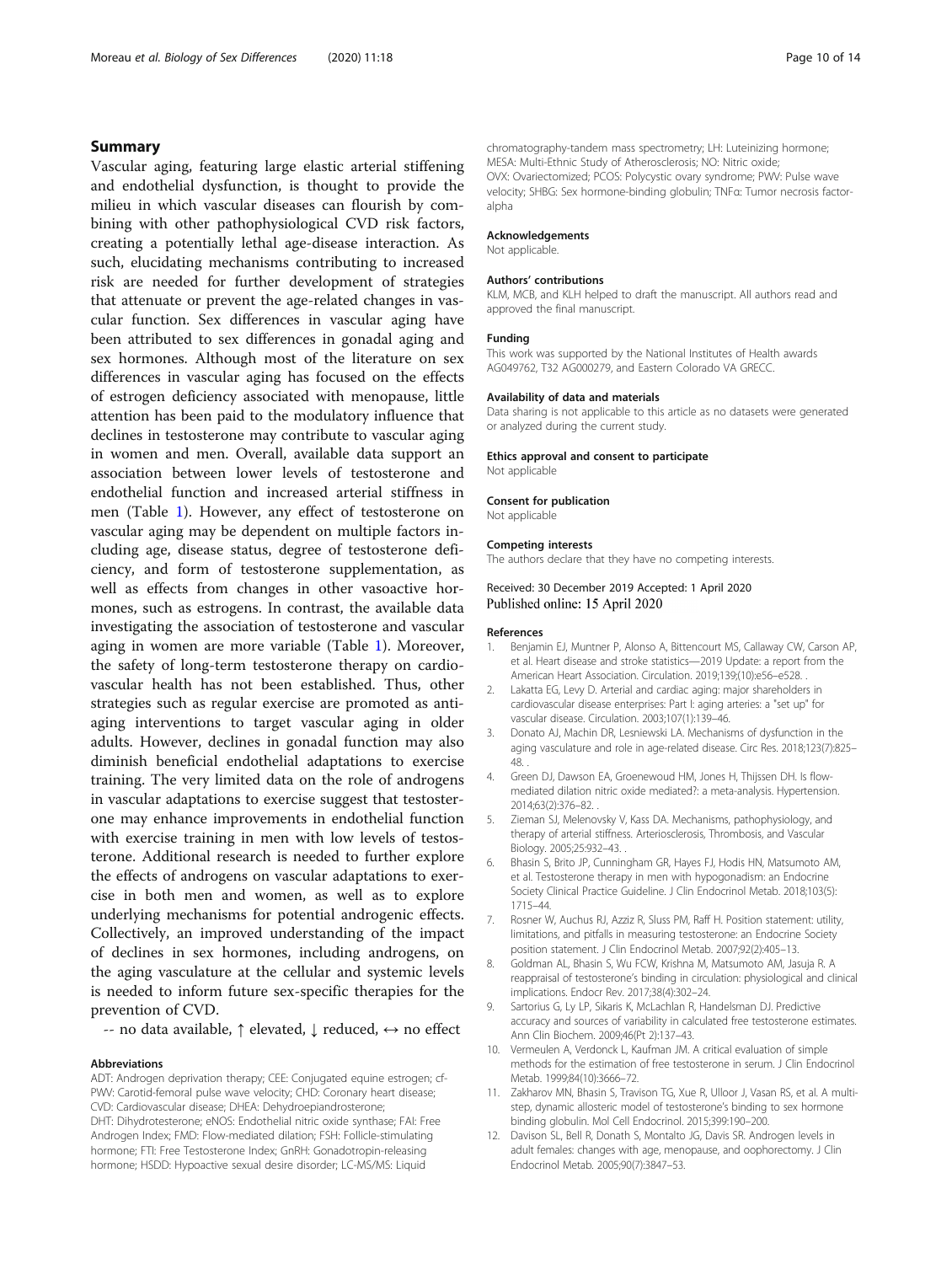- <span id="page-10-0"></span>13. Zumoff B, Strain GW, Miller LK, Rosner W. Twenty-four-hour mean plasma testosterone concentration declines with age in normal premenopausal women. J Clin Endocrinol Metab. 1995;80(4):1429–30.
- 14. Longcope C. Adrenal and gonadal androgen secretion in normal females. Clin Endocrinol Metab. 1986;15(2):213–28.
- 15. Burger HG, Dudley EC, Cui J, Dennerstein L, Hopper JL. A prospective longitudinal study of serum testosterone, dehydroepiandrosterone sulfate, and sex hormone-binding globulin levels through the menopause transition. J Clin Endocrinol Metab. 2000;85(8):2832–8.
- 16. Davis SR, Baber R, Panay N, Bitzer J, Perez SC, Islam RM, et al. Global consensus position statement on the use of testosterone therapy for women. J Clin Endocrinol Metab. 2019;104(10):4660–6.
- 17. Lobo RA. Androgens in postmenopausal women: production, possible role, and replacement options. Obstet Gynecol Surv. 2001;56(6):361–76.
- 18. Labrie F, Martel C, Balser J. Wide distribution of the serum dehydroepiandrosterone and sex steroid levels in postmenopausal women: role of the ovary? Menopause. 2011;18(1):30–43.
- 19. Matsumoto AM. Andropause: clinical implications of the decline in serum testosterone levels with aging in men. J Gerontol A Biol Sci Med Sci. 2002; 57(2):M76–99. .
- 20. Harman SM, Metter EJ, Tobin JD, Pearson J, Blackman MR. Longitudinal effects of aging on serum total and free testosterone levels in healthy men. J Clin Endocrinol Metab. 2001;86(2):724–31.
- 21. Wu FC, Tajar A, Beynon JM, Pye SR, Silman AJ, Finn JD, et al. Identification of late-onset hypogonadism in middle-aged and elderly men. N Engl J Med. 2010;363(2):123–35.
- 22. Bhasin S, Pencina M, Jasuja GK, Travison TG, Coviello A, Orwoll E, et al. Reference ranges for testosterone in men generated using liquid chromatography tandem mass spectrometry in a community-based sample of healthy nonobese young men in the Framingham Heart Study and applied to three geographically distinct cohorts. J Clin Endocrinol Metab. 2011;96(8):2430–9. .
- 23. Couillard C, Gagnon J, Bergeron J, Leon AS, Rao DC, Skinner JS, et al. Contribution of body fatness and adipose tissue distribution to the age variation in plasma steroid hormone concentrations in men: the HERITAGE Family Study. J Clin Endocrinol Metab. 2000;85(3):1026–31.
- 24. Feldman HA, Longcope C, Derby CA, Johannes CB, Araujo AB, Coviello AD, et al. Age trends in the level of serum testosterone and other hormones in middle-aged men: longitudinal results from the Massachusetts male aging study. J Clin Endocrinol Metab. 2002;87(2):589–98.
- 25. Kaufman JM, Vermeulen A. The decline of androgen levels in elderly men and its clinical and therapeutic implications. Endocr Rev. 2005;26(6):833–76.
- 26. Zhao D, Guallar E, Ouyang P, Subramanya V, Vaidya D, Ndumele CE, et al. Endogenous sex hormones and incident cardiovascular disease in postmenopausal women. J Am Coll Cardiol. 2018;71(22):2555–66.
- 27. Rexrode KM, Manson JE, Lee IM, Ridker PM, Sluss PM, Cook NR, et al. Sex hormone levels and risk of cardiovascular events in postmenopausal women. Circulation. 2003;108(14):1688–93.
- 28. Phillips Gerald B, Pinkernell Bruce H, Jing T-Y. Relationship between serum sex hormones and coronary artery disease in postmenopausal women. Arterioscler Thromb Vasc Biol. 1997;17(4):695–701.
- 29. Benn M, Voss SS, Holmegard HN, Jensen GB, Tybjaerg-Hansen A, Nordestgaard BG. Extreme concentrations of endogenous sex hormones, ischemic heart disease, and death in women. Arterioscler Thromb Vasc Biol. 2015;35(2):471–7. .
- 30. Kaczmarek A, Reczuch K, Majda J, Banasiak W, Ponikowski P. The association of lower testosterone level with coronary artery disease in postmenopausal women. International Journal of Cardiology. 2003;87(1):53–7.
- 31. Sievers C, Klotsche J, Pieper L, Schneider HJ, März W, Wittchen HU, et al. Low testosterone levels predict all-cause mortality and cardiovascular events in women: a prospective cohort study in German primary care patients. 2010;163(4):699.
- 32. Schaffrath G, Kische H, Gross S, Wallaschofski H, Volzke H, Dorr M, et al. Association of sex hormones with incident 10-year cardiovascular disease and mortality in women. Maturitas. 2015;82(4):424–30.
- 33. Holmegard HN, Nordestgaard BG, Jensen GB, Tybjaerg-Hansen A, Benn M. Sex hormones and ischemic stroke: a prospective cohort study and metaanalyses. J Clin Endocrinol Metab. 2016;101(1):69–78.
- 34. Barrett-Connor E, Goodman-Gruen D. Prospective study of endogenous sex hormones and fatal cardiovascular disease in postmenopausal women. BMJ. 1995;311(7014):1193–6.
- 35. Laughlin GA, Goodell V, Barrett-Connor E. Extremes of endogenous testosterone are associated with increased risk of incident coronary events in older women. J Clin Endocrinol Metab. 2010;95(2):740–7.
- 36. Golden SH, Maguire A, Ding J, Crouse JR, Cauley JA, Zacur H, et al. Endogenous postmenopausal hormones and carotid atherosclerosis: a casecontrol study of the atherosclerosis risk in communities cohort. Am J Epidemiol. 2002;155(5):437–45. .
- 37. Iellamo F, Volterrani M, Caminiti G, Karam R, Massaro R, Fini M, et al. Testosterone therapy in women with chronic heart failure: a pilot doubleblind, randomized, placebo-controlled study. Journal of the American College of Cardiology. 2010;56(16):1310–6.
- 38. Laughlin GA, Barrett-Connor E, Bergstrom J. Low serum testosterone and mortality in older men. J Clin Endocrinol Metab. 2008;93(1):68–75.
- 39. Khaw KT, Dowsett M, Folkerd E, Bingham S, Wareham N, Luben R, et al. Endogenous testosterone and mortality due to all causes, cardiovascular disease, and cancer in men: European prospective investigation into cancer in Norfolk (EPIC-Norfolk) Prospective Population Study. Circulation. 2007; 116(23):2694–701.
- 40. Morgentaler A, Miner MM, Caliber M, Guay AT, Khera M, Traish AM. Testosterone therapy and cardiovascular risk: advances and controversies. Mayo Clinic Proceedings. 2015;90(2):224–51.
- 41. Shores MM, Biggs ML, Arnold AM, Smith NL, Longstreth WT, Kizer JR, et al. Testosterone, dihydrotestosterone and incident cardiovascular disease and mortality in the cardiovascular health study. J Clin Endocrinol Metab. 2014; jc:2013–3576.
- 42. Yeap BB, Alfonso H, Chubb SAP, Handelsman DJ, Hankey GJ, Almeida OP, et al. In older men an optimal plasma testosterone is associated with reduced all-cause mortality and higher dihydrotestosterone with reduced ischemic heart disease mortality, while estradiol levels do not predict mortality. J Clini Endocrinol Metab. 2013;99(1):E9–E18. .
- 43. Toma M, McAlister FA, Coglianese EE, Vidi V, Vasaiwala S, Bakal JA, et al. Testosterone supplementation in heart failure: a meta-analysis. Circulation: Heart Failure; 2012.
- 44. Shores MM, Smith NL, Forsberg CW, Anawalt BD, Matsumoto AM. Testosterone treatment and mortality in men with low testosterone levels. J Clin Endocrinol Metab. 2012;97(6):2050–8.
- 45. Hyde Z, Norman PE, Flicker L, Hankey GJ, Almeida OP, McCaul KA, et al. Low free testosterone predicts mortality from cardiovascular disease but not other causes: the health in men study. J Clin Endocrinolo Metab. 2012;97(1): 179–89.
- 46. Corona G, Rastrelli G, Monami M, Guay A, Buvat J, Sforza A, et al. Hypogonadism as a risk factor for cardiovascular mortality in men: a metaanalytic study. Eur J Endocrinol. 2011;165(5):687–701.
- 47. Holmboe SA, Skakkebæk NE, Juul A, Scheike T, Jensen TK, Linneberg A. et al. Individual testosterone decline and future mortality risk in men. 2018;178(1): 121.
- 48. Finkle WD, Greenland S, Ridgeway GK, Adams JL, Frasco MA, Cook MB, et al. Increased risk of non-fatal myocardial infarction following testosterone therapy prescription in men. PLoS One. 2014;9(1):e85805. [https://doi.org/10.](https://doi.org/10.1371/journal.pone.0085805) [1371/journal.pone.0085805](https://doi.org/10.1371/journal.pone.0085805).
- 49. Vigen R, O'Donnell CI, Barón AE, et al. Association of testosterone therapy with mortality, myocardial infarction, and stroke in men with low testosterone levels. JAMA. 2013;310(17):1829–36.
- 50. Basaria S, Coviello AD, Travison TG, Storer TW, Farwell WR, Jette AM, et al. Adverse events associated with testosterone administration. N Engl J Med. 2010;363(2):109–22.
- 51. Carson Iii CC, Rosano G. Exogenous testosterone, cardiovascular events, and cardiovascular risk factors in elderly men: a review of trial data. J Sex Med. 2012;9(1):54–67.
- 52. Hildreth KL, Barry DW, Moreau KL, Vande Griend J, Meacham RB, Nakamura T, et al. Effects of testosterone and progressive resistance exercise in healthy, highly functioning older men with low-normal testosterone levels. J Clin Endocrinol Metab. 2013;98(5):1891–900.
- 53. Rossi R, Nuzzo A, Origliani G, Modena MG. Prognostic role of flow-mediated dilation and cardiac risk factors in post-menopausal women. J Am Coll Cardiol. 2008;51(10):997–1002.
- 54. Furchgott RF, Zawadzki JV. The obligatory role of endothelial cells in the relaxation of arterial smooth muscle by acetylcholine. Nature. 1980; 288(5789):373–6.
- 55. Xu Y, Arora RC, Hiebert BM, Lerner B, Szwajcer A, McDonald K, et al. Noninvasive endothelial function testing and the risk of adverse outcomes: a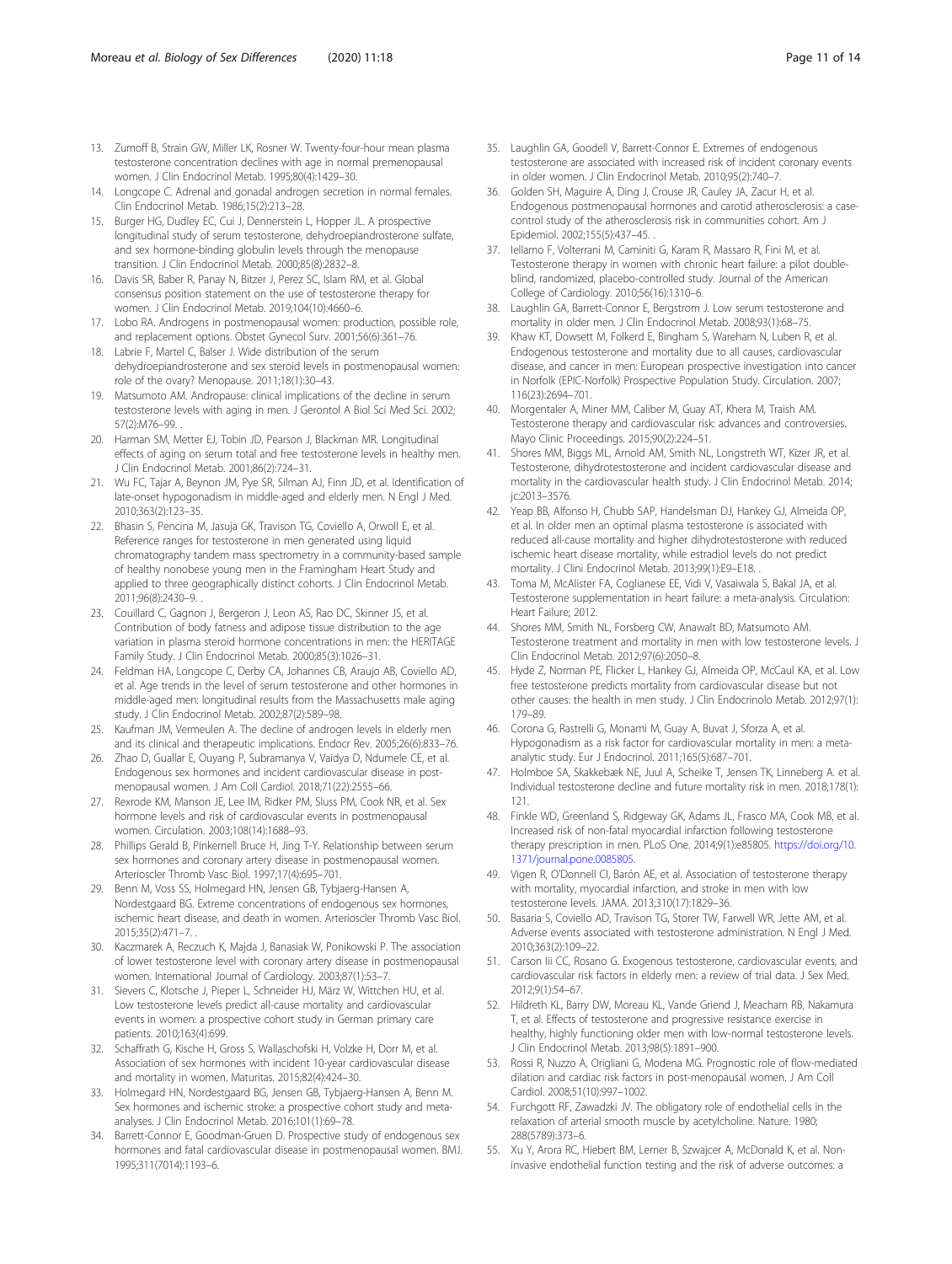<span id="page-11-0"></span>systematic review and meta-analysis. Eur. Heart J. Cardiovasc. Imaging. 2014. [https://doi.org/10.1093/ehjci/jet256.](https://doi.org/10.1093/ehjci/jet256)

- 56. Heitzer T, Schlinzig T, Krohn K, Meinertz T, Munzel T. Endothelial dysfunction, oxidative stress, and risk of cardiovascular events in patients with coronary artery disease. Circulation. 2001;104(22):2673–8.
- 57. Celermajer DS, Sorensen KE, Spiegelhalter DJ, Georgakopoulos D, Robinson J, Deanfield JE. Aging is associated with endothelial dysfunction in healthy men years before the age-related decline in women. J Am Coll Cardiol. 1994;24(2):471–6.
- 58. Taddei S, Virdis A, Ghiadoni L, Mattei P, Sudano I, Bernini G, et al. Menopause is associated with endothelial dysfunction in women. Hypertension. 1996;28(4):576–82.
- 59. Santoro N. Perimenopause: from research to practice. J Womens Health (Larchmt). 2016;25(4):332–9.
- 60. Wildman RP, Colvin AB, Powell LH, Matthews KA, Everson-Rose SA, Hollenberg S, et al. Associations of endogenous sex hormones with the vasculature in menopausal women: the Study of Women's Health Across the Nation (SWAN). Menopause. 2008;15(3):414–21. .
- 61. Matthews KA, Crawford SL, Chae CU, Everson-Rose SA, Sowers MF, Sternfeld B, et al. Are changes in cardiovascular disease risk factors in midlife women due to chronological aging or to the menopausal transition? J Am Coll Cardiol. 2009;54(25):2366–73.
- 62. Santoro N, Sutton-Tyrrell K. The SWAN song: Study of Women's Health Across the Nation's Recurring Themes. Obstet Gynecol Clin North Am. 2011;38(3):417–23. .
- 63. Moreau KL, Hildreth KL, Meditz AL, Deane KD, Kohrt WM. Endothelial function is impaired across the stages of the menopause transition in healthy women. J Clin Endocrinol Metab. 2012;97(12):4692–700.
- 64. Thurston RC, Bhasin S, Chang Y, Barinas-Mitchell E, Matthews KA, Jasuja R, et al. Reproductive hormones and subclinical cardiovascular disease in midlife women. J Clin Endocrinol Metab. 2018;103(8):3070–7.
- 65. Georgiopoulos GA, Lambrinoudaki I, Athanasouli F, Armeni E, Rizos D, Kazani M, et al. Free androgen index as a predictor of blood pressure progression and accelerated vascular aging in menopause. Atherosclerosis. 2016;247:177–83.
- 66. Montalcini T, Gorgone G, Gazzaruso C, Sesti G, Perticone F, Pujia A. Endogenous testosterone and endothelial function in postmenopausal women. Coron Artery Dis. 2007;18(1):9–13.
- 67. Rech CMZ, Clapauch R, de Souza M, Bouskela E. Low testosterone levels are associated with endothelial dysfunction in oophorectomized early postmenopausal women. 2016;174(3):297.
- 68. Mathews L, Subramanya V, Zhao D, Ouyang P, Vaidya D, Guallar E, et al. Endogenous sex hormones and endothelial function in postmenopausal women and men: the multi-ethnic study of atherosclerosis. J Womens Health (Larchmt). 2019:28(7):900-9.
- 69. Worboys S, Kotsopoulos D, Teede H, McGrath BD Sr. Evidence that parenteral testosterone therapy may improve endothelium-dependent and -independent vasodilation in postmenopausal women already receiving estrogen. J Clin Endocrinol Metab. 2001;86(1):158–61. .
- 70. Akishita M, Hashimoto M, Ohike Y, Ogawa S, Iijima K, Eto M, et al. Low testosterone level is an independent determinant of endothelial dysfunction in men. Hypertens Res. 2007;30(11):1029–34.
- 71. Empen K, Lorbeer R, Dorr M, Haring R, Nauck M, Glaser S, et al. Association of testosterone levels with endothelial function in men: results from a population-based study. Arterioscler Thromb Vasc Biol. 2011. [https://doi.org/](https://doi.org/10.1161/ATVBAHA.111.232876) [10.1161/ATVBAHA.111.232876](https://doi.org/10.1161/ATVBAHA.111.232876).
- 72. Corrigan Iii FE, Al Mheid I, Eapen DJ, Hayek SS, Sher S, Martin GS, et al. Low testosterone in men predicts impaired arterial elasticity and microvascular function. Int J Cardiol. 2015;194:94–9.
- 73. Karakitsos D, Patrianakos AP, De Groot E, Boletis J, Karabinis A, Kyriazis J, et al. Androgen deficiency and endothelial dysfunction in men with endstage kidney disease receiving maintenance hemodialysis. American journal of nephrology. 2006;26(6):536–43.
- 74. Mäkinen JI, Perheentupa A, Irjala K, Pöllänen P, Mäkinen J, Huhtaniemi I, et al. Endogenous testosterone and brachial artery endothelial function in middle-aged men with symptoms of late-onset hypogonadism. Aging Male. 2011;14(4):237–42.
- 75. Herman SM, Robinson JT, McCredie RJ, Adams MR, Boyer MJ, Celermajer DS. Androgen deprivation is associated with enhanced endothelium-dependent dilatation in adult men. Arterioscler Thromb Vasc Biol. 1997;17(10):2004–9.
- 76. Nguyen PL, Jarolim P, Basaria S, Zuflacht JP, Milian J, Kadivar S, et al. Androgen deprivation therapy reversibly increases endothelium-dependent

vasodilation in men with prostate cancer. J. Am. Heart Assoc. 2015;4(4): e001914. <https://doi.org/10.1161/JAHA.115.001914>.

- 77. Gilbert SE, Tew GA, Bourke L, Winter EM, Rosario DJ. Assessment of endothelial dysfunction by flow-mediated dilatation in men on long-term androgen deprivation therapy for prostate cancer. Experimental Physiology. 2013;98(9):1401–10.
- 78. Guthikonda S, Sinkey CA, Haynes WG. What is the most appropriate methodology for detection of conduit artery endothelial dysfunction? Arterioscler Thromb Vasc Biol. 2007;27(5):1172–6.
- 79. Black MA, Cable NT, Thijssen DHJ, Green DJ. Importance of measuring the time course of flow-mediated dilatation in humans. Hypertension. 2008; 51(2):203–10. .
- 80. Sansone A, Rastrelli G, Cignarelli A, de Rocco PM, Condorelli RA, Giannetta E, et al. Effect of treatment with testosterone on endothelial function in hypogonadal men: a systematic review and meta-analysis. International Journal of Impotence Research. 2019. [https://doi.org/10.1038/s41443-019-0163-6.](https://doi.org/10.1038/s41443-019-0163-6)
- 81. Kang SM, Jang Y, Kim JY, Chung N, Cho SY, Chae JS, et al. Effect of oral administration of testosterone on brachial arterial vasoreactivity in men with coronary artery disease. Am J Cardiol. 2002;89(7):862–4.
- 82. Doğan BA, Karakılıç E, Tuna MM, Arduç A, Berker D, Güler S. Effect of androgen replacement therapy on atherosclerotic risk markers in young-tomiddle-aged men with idiopathic hypogonadotropic hypogonadism. Clin Endocrinol. 2015;82(3):422–8. .
- 83. Ong PJ, Patrizi G, Chong WC, Webb CM, Hayward CS, Collins P. Testosterone enhances flow-mediated brachial artery reactivity in men with coronary artery disease. Am J Cardiol. 2000;85(2):269–72.
- 84. Webb CM, McNeill JG, Hayward CS, de Zeigler D, Collins P. Effects of testosterone on coronary vasomotor regulation in men with coronary heart disease. Circulation. 1999;100(16):1690–6.
- 85. Hildreth KL, Schwartz RS, Vande Griend J, Kohrt WM, Blatchford PJ, Moreau KL. Effects of testosterone and progressive resistance exercise on vascular function in older men. J Appl Physiol (1985). 2018;125:1693–01.
- 86. Shoskes DA, Tucky B, Polackwich AS. Improvement of endothelial function following initiation of testosterone replacement therapy. Transl Androl Urol. 2016;5(6):819–23.
- 87. Zitzmann M, Brune M, Nieschlag E. Vascular reactivity in hypogonadal men is reduced by androgen substitution. J Clin Endocrinol Metab. 2002;87(11):5030–7. .
- 88. Bernini G, Versari D, Moretti A, Virdis A, Ghiadoni L, Bardini M, et al. Vascular reactivity in congenital hypogonadal men before and after testosterone replacement therapy. J Clin Endocrinol Metab. 2006;91(5):1691–7.
- 89. Sader MA, Griffiths KA, Skilton MR, Wishart SM, Handelsman DJ, Celermajer DS. Physiological testosterone replacement and arterial endothelial function in men. Clin Endocrinol. 2003;59(1):62–7.
- 90. Arnett D, Evans GW, Riley WA. Arterial stiffness: a new cardiovascular risk factor? Am J Epidemiol. 1994;140:669–82.
- 91. Lakatta EG. Cardiovascular aging in health. Clin Geriatr Med. 2000;16(3):419–44.
- 92. Mitchell GF. Effects of central arterial aging on the structure and function of the peripheral vasculature: implications for end-organ damage. J Appl Physiol. 2008;105(5):1652–60.
- 93. Mitchell GF, Parise H, Benjamin EJ, Larson MG, Keyes MJ, Vita JA, et al. Changes in arterial stiffness and wave reflection with advancing age in healthy men and women: the Framingham Heart Study. Hypertension. 2004;43(6):1239–45.
- 94. Baldo MP, Cunha RS, Molina MDCB, Chór D, Griep RH, Duncan BB, et al. Carotid-femoral pulse wave velocity in a healthy adult sample: The ELSA-Brasil study. Int J Cardiol. 2018;251:90–5.
- 95. Vermeersch SJ, Rietzschel ER, De Buyzere ML, De Bacquer D, De Backer G, Van Bortel LM, et al. Age and gender related patterns in carotid-femoral PWV and carotid and femoral stiffness in a large healthy, middle-aged population. J Hypertens. 2008;26(7):1411–9.
- 96. AlGhatrif M, Strait James B, Morrell Chris H, Canepa M, Wright J, Elango P, et al. Longitudinal trajectories of arterial stiffness and the role of blood pressure. Hypertension. 2013;62(5):934–41.
- 97. Mitchell GF. Aortic stiffness, pressure and flow pulsatility, and target organ damage. J Appl Physiol (1985). 2018;125:6:1871-80.
- 98. Waddell TK, Dart AM, Gatzka CD, Cameron JD, Kingwell BA. Women exhibit a greater age-related increase in proximal aortic stiffness than men. J Hypertens. 2001;19(12):2205–12.
- Staessen JA, van der Heijden-Spek JJ, Safar ME, Den Hond E, Gasowski J, Fagard RH, et al. Menopause and the characteristics of the large arteries in a population study. J Hum Hypertens. 2001;15(8):511–8.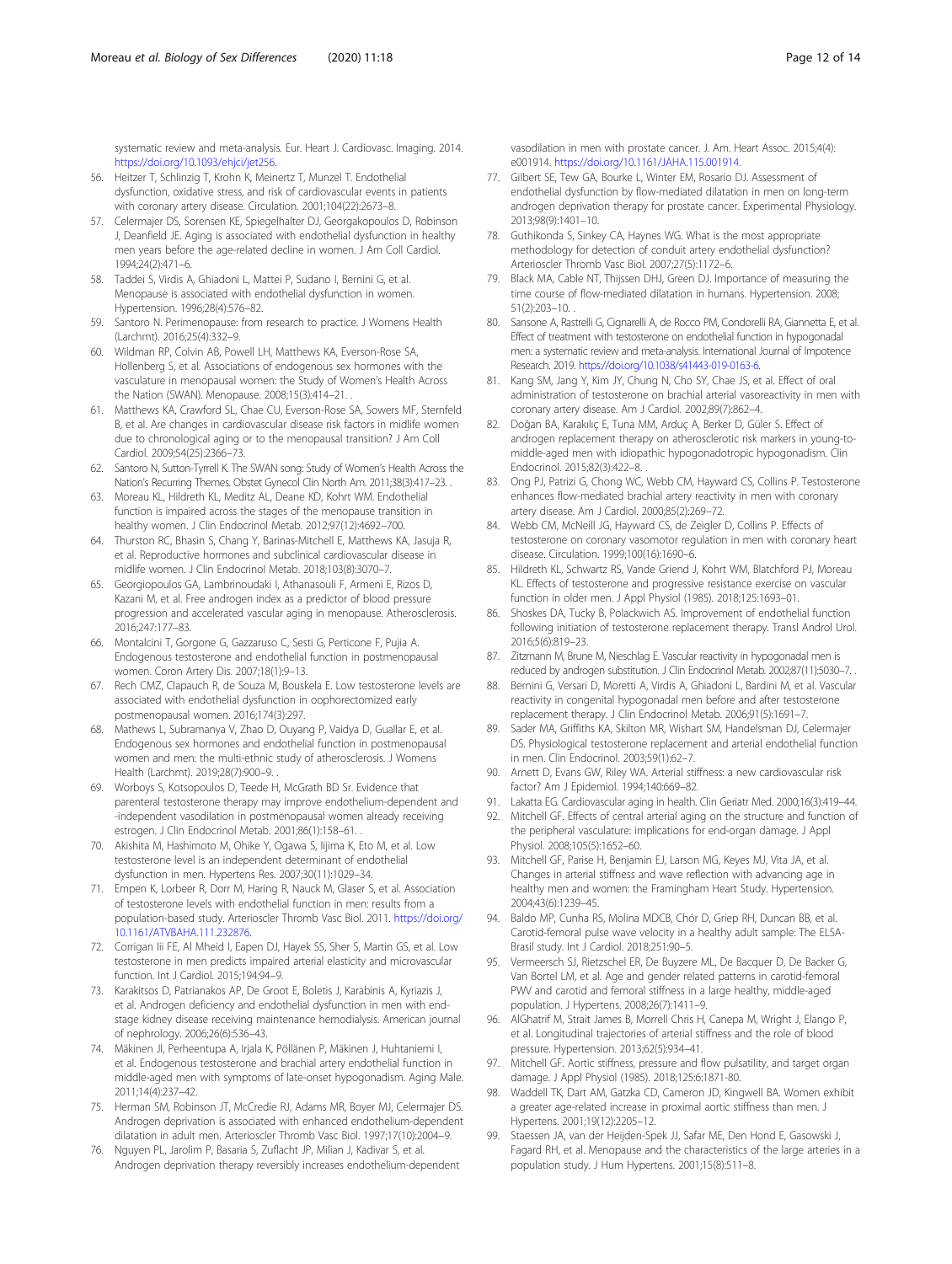- <span id="page-12-0"></span>100. Westendorp IC, Bots ML, Grobbee DE, Reneman RS, Hoeks AP, Van Popele NM, et al. Menopausal status and distensibility of the common carotid artery. Arterioscler Thromb Vasc Biol. 1999;19(3):713–7.
- 101. Hildreth KL, Kohrt WM, Moreau KL. Oxidative stress contributes to large elastic arterial stiffening across the stages of the menopausal transition. Menopause. 2013;21:624–32.
- 102. O'Neill SM, Liu J, O'Rourke MF, Khoo SK. The menopausal transition does not appear to accelerate age-related increases in arterial stiffness. Climacteric. 2012;16(1):62–9.
- 103. Creatsa M, Armeni E, Stamatelopoulos K, Rizos D, Georgiopoulos G, Kazani M, et al. Circulating androgen levels are associated with subclinical atherosclerosis and arterial stiffness in healthy recently menopausal women. Metabolism. 2012;61(2):193–201. .
- 104. Lambrinoudaki I, Georgiopoulos GA, Athanasouli F, Armeni E, Rizos D, Augoulea A, et al. Free androgen index as a determinant of arterial stiffness in menopause: a mediation analysis. Menopause. 2017;24(6):635–44.
- 105. Canpolat U, Tokgözoğlu L, Aydin K, Dural M, Gürses KM, Yorgun H, et al. Impaired aortic elastic properties in patients with adult-onset hypogonadism. Blood Pressure. 2013;22(2):114–9.
- 106. Yaron M, Greenman Y, Rosenfeld JB, Izkhakov E, Limor R, Osher E, et al. Effect of testosterone replacement therapy on arterial stiffness in older hypogonadal men. European Journal of Endocrinology. 2009; 160(5):839–46.
- 107. Fukui M, Ose H, Kitagawa Y, Yamazaki M, Hasegawa G, Yoshikawa T, et al. Relationship between low serum endogenous androgen concentrations and arterial stiffness in men with type 2 diabetes mellitus. Metabolism. 2007;56(9):1167–73.
- 108. Kyriazis J, Tzanakis I, Stylianou K, Katsipi I, Moisiadis D, Papadaki A, et al. Low serum testosterone, arterial stiffness and mortality in male haemodialysis patients. Nephrology Dialysis Transplantation. 2011;26(9):2971–7.
- 109. Dockery F, Bulpitt CJ, Donaldson M, Fernandez S, Rajkumar C. The relationship between androgens and arterial stiffness in older men. J Am Geriatr Soc. 2003;51(11):1627–32.
- 110. Vlachopoulos C, Ioakeimidis N, Miner M, Aggelis A, Pietri P, Terentes-Printzios D, et al. Testosterone deficiency: a determinant of aortic stiffness in men. Atherosclerosis. 2014;233(1):278–83.
- 111. Hougaku H, Fleg JL, Najjar SS, Lakatta EG, Harman SM, Blackman MR, et al. Relationship between androgenic hormones and arterial stiffness, based on longitudinal hormone measurements. Am J Physiol Endocrinol Metab. 2006; 290(2):E234–42.
- 112. Smith JC, Bennett S, Evans LM, Kynaston HG, Parmar M, Mason MD, et al. The effects of induced hypogonadism on arterial stiffness, body composition, and metabolic parameters in males with prostate cancer. J Clin Endocrinol Metab. 2001;86(9):4261–7. .
- 113. Dockery F, Bulpitt CJ, Agarwal S, Donaldson M, Rajkumar C. Testosterone suppression in men with prostate cancer leads to an increase in arterial stiffness and hyperinsulinaemia. Clin Sci (Lond). 2003;104(2):195–201.
- 114. Dockery F, Bulpitt CJ, Agarwal S, Rajkumar C. Testosterone suppression in men with prostate cancer is associated with increased arterial stiffness. Aging Male. 2002;5(4):216–22.
- 115. Hoyos CM, Yee BJ, Phillips CL, Machan EA, Grunstein RR, Liu PY. Body compositional and cardiometabolic effects of testosterone therapy in obese men with severe obstructive sleep apnoea: a randomised placebocontrolled trial. Eur J Endocrinol. 2012;167(4):531–41.
- 116. Webb CM, Elkington AG, Kraidly MM, Keenan N, Pennell DJ, Collins P. Effects of oral testosterone treatment on myocardial perfusion and vascular function in men with low plasma testosterone and coronary heart disease. Am J Cardiol. 2008;101(5):618–24. .
- 117. Yu J, Akishita M, Eto M, Ogawa S, Son B-K, Kato S, et al. Androgen receptordependent activation of endothelial nitric oxide synthase in vascular endothelial cells: role of phosphatidylinositol 3-kinase/Akt pathway. Endocrinology. 2010;151(4):1822–8. .
- 118. Chou TM, Sudhir K, Hutchison SJ, Ko E, Amidon TM, Collins P, et al. Testosterone induces dilation of canine coronary conductance and resistance arteries in vivo. Circulation. 1996;94(10):2614–9.
- 119. Honda H, Unemoto T, Kogo H. Different mechanisms for testosteroneinduced relaxation of aorta between normotensive and spontaneously hypertensive rats. Hypertension. 1999;34(6):1232–6.
- 120. Tep-areenan P, Kendall DA, Randall MD. Mechanisms of vasorelaxation to testosterone in the rat aorta. Eur J Pharmacol. 2003;465(1-2):125–32.
- 121. Ahlbom E, Prins GS, Ceccatelli S. Testosterone protects cerebellar granule cells from oxidative stress-induced cell death through a receptor mediated mechanism. Brain Res. 2001;892(2):255–62.
- 122. Klapcinska B, Jagsz S, Sadowska-Krepa E, Gorski J, Kempa K, Langfort J. Effects of castration and testosterone replacement on the antioxidant defense system in rat left ventricle. J Physiol Sci. 2008;58(3):173–7.
- 123. Eleawa SM, Sakr HF, Hussein AM, Assiri AS, Bayoumy NMK, Alkhateeb M. Effect of testosterone replacement therapy on cardiac performance and oxidative stress in orchidectomized rats. Acta Physiologica. 2013;209(2):136– 47.
- 124. Barud W, Palusinski R, Beltowski J, Wojcicka G. Inverse relationship between total testosterone and anti-oxidized low density lipoprotein antibody levels in ageing males. Atherosclerosis. 2002;164(2):283–8.
- 125. Malkin CJ, Pugh PJ, Jones RD, Kapoor D, Channer KS, Jones TH. The effect of testosterone replacement on endogenous inflammatory cytokines and lipid profiles in hypogonadal men. J Clin Endocrinol Metab. 2004;89(7):3313–8.
- 126. Mohler ER 3rd, Ellenberg SS, Lewis CE, Wenger NK, Budoff MJ, Lewis MR, et al. The effect of testosterone on cardiovascular biomarkers in the testosterone trials. The Journal of clinical endocrinology and metabolism. 2018;103(2):681–8.
- 127. Khosla S, Atkinson EJ, Dunstan CR, O'Fallon WM. Effect of estrogen versus testosterone on circulating osteoprotegerin and other cytokine levels in normal elderly men. J Clin Endocrinol Metab. 2002;87(4):1550–4.
- 128. Costa TJ, Ceravolo GS, Santos RA, Oliveira MA, Araújo PX, Giaquinto LR, et al. Association of testosterone with estrogen abolishes the beneficial effects of estrogen treatment by increasing ROS generation in aorta endothelial cells. Am J Physiol Heart Circ Physiol. 2015;308(7):H723–H32.
- 129. Maturana MA, Breda V, Lhullier F, Spritzer PM. Relationship between endogenous testosterone and cardiovascular risk in early postmenopausal women. Metabolism. 2008;57(7):961–5.
- 130. Sowers MR, Jannausch M, Randolph JF, McConnell D, Little R, Lasley B, et al. Androgens are associated with hemostatic and inflammatory factors among women at the mid-life. J Clin Endocrinol Metab. 2005;90(11):6064–71.
- 131. Störk S, Bots ML, Grobbee DE, Van Der Schouw YT. Endogenous sex hormones and C-reactive protein in healthy postmenopausal women. Journal of Internal Medicine. 2008;264(3):245–53.
- 132. Maggio M, Ceda GP, Lauretani F, Bandinelli S, Corsi AM, Giallauria F, et al. SHBG, sex hormones, and inflammatory markers in older women. The Journal of clinical endocrinology and metabolism. 2011;96(4):1053–9.
- 133. Bell RJ, Davison SL, Papalia M-A, McKenzie DP, Davis SR. Endogenous androgen levels and cardiovascular risk profile in women across the adult life span. Menopause. 2007;14(4):630–8.
- 134. Joffe HV, Ridker PM, Manson JE, Cook NR, Buring JE, Rexrode KM. Sex hormone-binding globulin and serum testosterone are inversely associated with C-reactive protein levels in postmenopausal women at high risk for cardiovascular disease. Annals of epidemiology. 2006;16(2):105–12.
- 135. Pierce GL, Eskurza I, Walker AE, Fay TN, Seals DR. Sex-specific effects of habitual aerobic exercise on brachial artery flow-mediated dilation in middle-aged and older adults. Clin Sci (Lond). 2011;120(1):13–23.
- 136. DeSouza CA, Shapiro LF, Clevenger CM, Dinenno FA, Monahan KD, Tanaka H, et al. Regular aerobic exercise prevents and restores age-related declines in endothelium-dependent vasodilation in healthy men. Circulation. 2000; 102(12):1351–7. .
- 137. Eskurza I, Myerburgh LA, Kahn ZD, Seals DR. Tetrahydrobiopterin augments endothelium-dependent dilatation in sedentary but not in habitually exercising older adults. J Physiol. 2005;568(Pt 3):1057–65.
- 138. Casey D, Pierce G, Howe K, Mering M, Braith R. Effect of resistance training on arterial wave reflection and brachial artery reactivity in normotensive postmenopausal women. Eur J Appl Physiol. 2007;100(4):403–8.
- 139. Moreau KL, Stauffer BL, Kohrt WM, Seals DR. Essential role of estrogen for improvements in vascular endothelial function with endurance exercise in postmenopausal women. J Clin Endocrinol Metabol. 2013;98(11):4507–15.
- 140. Santos-Parker JR, Strahler TR, Vorwald VM, Pierce GL, Seals DR. Habitual aerobic exercise does not protect against micro- or macrovascular endothelial dysfunction in healthy estrogen-deficient postmenopausal women. J Appl Physiol. 2017;122(1):11–9. .
- 141. Gilbert SE, Tew GA, Fairhurst C, Bourke L, Saxton JM, Winter EM, et al. Effects of a lifestyle intervention on endothelial function in men on long-term androgen deprivation therapy for prostate cancer. Br J Cancer. 2016;114:401.
- 142. Francomano D, Bruzziches R, Barbaro G, Lenzi A, Aversa A. Effects of testosterone undecanoate replacement and withdrawal on cardio-